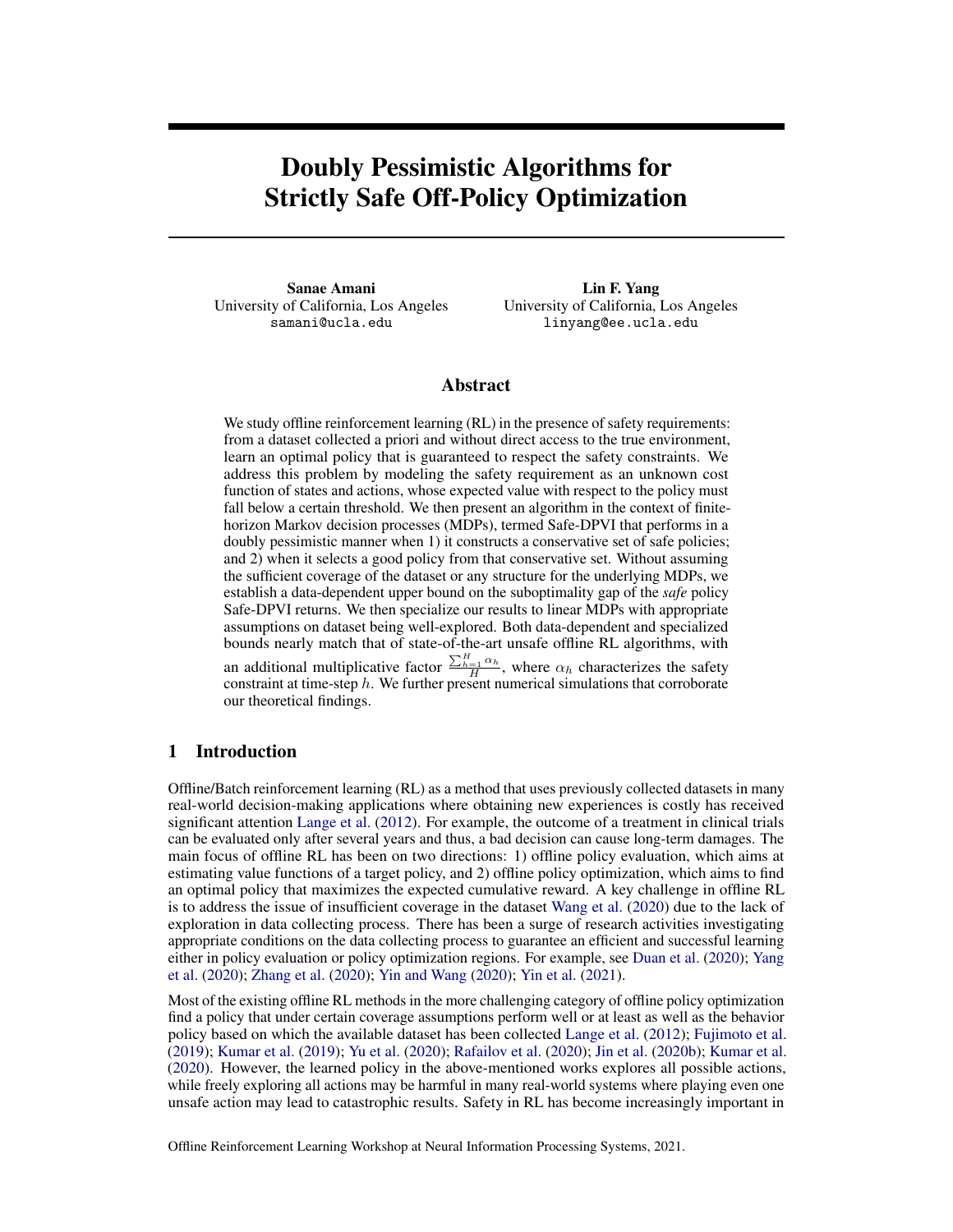recent years. Yet, many of existing solutions fail to strictly avoid choosing unsafe policies, which may lead to catastrophic results in safety-critical systems. Thus, safety in offline RL has become a serious issue that has remained unexplored and restricted the applicability of offline RL algorithms to many risk-sensitive real-world systems. For example, in a self-driving car, it is critical to only explore those policies that avoid crash and damage to the car, people and property. Switching cost limitations in medical applications [Bai et al.](#page-10-5) [\(2019\)](#page-10-5) and legal restrictions in financial managements [Abe et al.](#page-10-6) [\(2010\)](#page-10-6) are other examples of safety-critical applications. All the aforementioned safety-critical environments introduce the new challenge of balancing the goal of reward maximization with the restriction of playing safe actions and studying the influence of safety constraints in the sample complexity of finding an optimal safe policy.

In this paper, we focus on a strong notion of safety requirement which is modeled as an unknown cost function of states and actions, whose expected value with respect to the learned policy must fall below a certain threshold at each time-step an action is played with high probability. We then propose a Safe Doubly Pessimistic Value Iteration (Safe-DPVI) algorithm that performs pessimistically when 1) it constructs a conservative set of safe policies; and 2) when it selects a good policy from that conservative set in the value iteration step. Without assuming the sufficient coverage of the dataset or any structure for the underlying Markov decision processes (MDPs), we establish a data-dependent upper bound on the suboptimality gap of the *safe* policy Safe-DPVI returns. We then specialize our results to linear MDPs with appropriate assumptions on dataset being well-explored. We prove that both data-dependent and specialized upper bounds are order-wise comparable to those of their unsafe counter-parts.

Notation. We start by introducing a set of notations that are used throughout the paper. We use lower-case letters for scalars, lower-case bold letters for vectors, and upper-case bold letters for matrices. The Euclidean-norm of x is denoted by  $||x||_2$ . We denote the transpose of any column vector x by  $x^{\top}$ . For any vectors x and y, we use  $\langle x, y \rangle$  to denote their inner product. Let A be a positive definite  $d \times d$  matrix and  $\nu \in \mathbb{R}^d$ . The weighted 2-norm of  $\nu$  with respect to **A** is defined by  $\|\nu\|_A = \sqrt{\nu^{\top} A \nu}$ . We denote the minimum and maximum eigenvalue of A by  $\lambda_{\min}(A)$  and  $\lambda_{\max}({\bf A})$ . For positive integer n,  $[n]$  denotes the  $\{1, 2, ..., n\}$ . For a real number  $\alpha$ , we denote by  $\alpha^+$  the maximum of  $\alpha$  and zero.

### 1.1 Problem Statement

In this section, we first introduce the standard episodic Markov decision process (MDP) which is augmented by an extra safety/cost function and describe the data collecting process based on a *behavior* policy in the underlying MDP. Then, we introduce safety constraint which must be satisfied at all time-steps that actions are played with high probability. Finally, we introduce the performance metric.

Episodic Markov decision process. We consider an episodic Markov decision process (MDP) denoted by  $M = (S, A, H, \mathbb{P}, R, C)$ , where S is the state set, A is the action set, H is the length of each episode (horizon),  $\mathbb{P} = {\{\mathbb{P}_h\}}_{h=1}^H$  are the transition probabilities,  $R = {R_h\}}_{h=1}^H$  are the reward functions, and  $C = \{C_h\}_{h=1}^H$  are the safety/cost functions, where  $R_h : S \times A \to [0, 1]$ and  $C_h : S \times A \to [0,1]$ . For each time-step  $h \in [H]$ ,  $\mathbb{P}_h(s'|s,a)$  denotes the probability of transitioning to state s' upon playing action a at state s. At each time-step  $h \in [H]$ , the agent observes the state  $s_h$ , plays an action  $a_h \in \mathcal{A}$ , and observes the next state  $s_{h+1} \sim \mathbb{P}_h(.|s_h, a_h)$ , a reward  $r_h := R_h(s_h, a_h) + \eta_h$ , and a cost  $c_h := C_h(s_h, a_h) + \epsilon_h$ , where  $\eta_h$  and  $\epsilon_h$  are random additive noise. We consider a learning problem, where S and A are known, while the transition probabilities  $\mathbb{P}_h$ , rewards  $R_h$  and costs  $C_h$  are *unknown* to the agent and must be learned from a given dataset  $\mathcal{D}$ . The dataset  $\mathcal{D} := \{s_h^k, a_h^k, r_h^k, c_h^k\}_{h,k=1}^{H,K}$  is collected from K i.i.d. trajectories under a *behavior* policy denoted as  $\bar{\pi}$ .

Safety Constraint. We assume that the underlying system is safety-critical and the environment is subject to a side constraint that restricts the choice of policies. A policy  $\pi := {\{\pi_h\}}_{h=1}^H$ , where  $\pi_h : S \to \Delta_A$  maps S to distributions over A, is called *safe* if

<span id="page-1-0"></span>
$$
\mathbb{E}_{a \sim \pi_h(.|s)} [C_h(s, a)] \le \tau, \ \forall (s, h) \in \mathcal{S} \times [H]
$$
\n<sup>(1)</sup>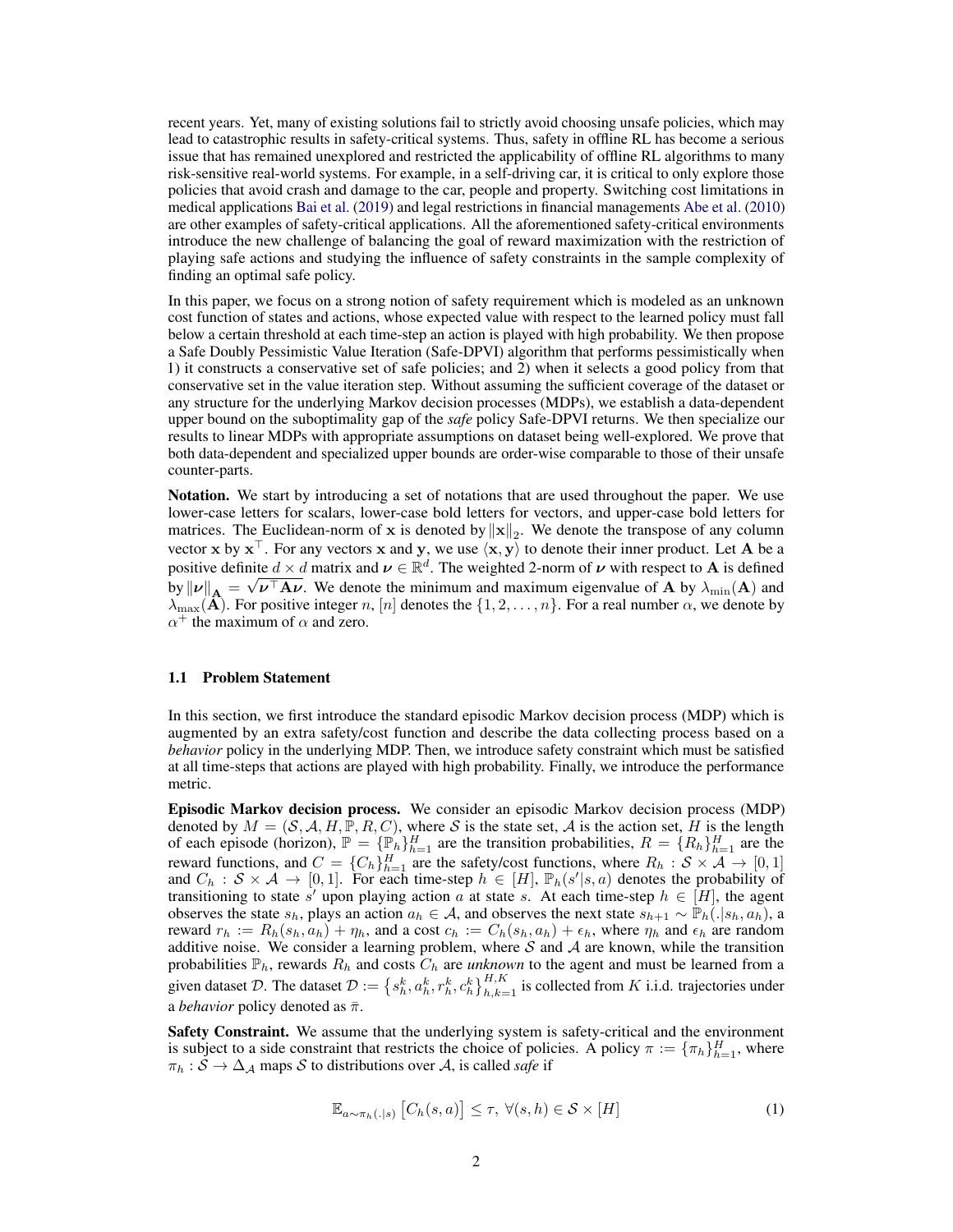with high probability. We accordingly define the *unknown* set of safe policies by  $\Pi^{\text{safe}} := {\{\pi : \pi_h(.|s) \in \Gamma^{\text{safe}}_h(s), \forall (s, h) \in \mathcal{S} \times [H]\}}$ , where

<span id="page-2-1"></span>
$$
\Gamma_h^{\text{safe}}(s) := \left\{ \theta(.|s) \in \Delta_{\mathcal{A}} : \mathbb{E}_{a \sim \theta(.|s)} \left[ C_h(s, a) \right] \le \tau \right\}.
$$
 (2)

Thus, after observing state  $s_h$  at time-step  $h \in [H]$ , the agent's choice of policy must belong to  $\Gamma_h^{\text{safe}}(s_h)$  with high probability. As a motivating example, consider a self-driving car. On the one hand, the agent (car) is rewarded for getting from point one to point two as fast as possible. On the other hand, the driving behavior must be constrained to respect traffic safety standards.

**Performance Metric.** We define the state-action and state value function  $Q_h^{\pi}$ :  $S \times A \to \mathbb{R}$  and  $V_h^{\pi}: \mathcal{S} \to \mathbb{R}$  for a policy  $\pi$  at time-step  $h \in [H]$  by

$$
Q_h^{\pi}(s, a) := \mathbb{E}\left[\sum_{h'=h+1}^H r_{h'}(s_{h'}, a_{h'}) \middle| s_h = s, a_h = a, \pi \right],
$$
  

$$
V_h^{\pi}(s) := \mathbb{E}\left[\sum_{h'=h}^H r_{h'}(s_{h'}, a_{h'}) \middle| s_h = s, \pi \right],
$$

where the expectation is over the environment and the randomness of policy  $\pi$ . To simplify the notation, for any function f, we denote  $[\mathbb{P}_h f](s, a) := \mathbb{E}_{s' \sim \mathbb{P}_h(\cdot | s, a)} f(s')$  and  $[\mathbb{B}_h f](s, a) := R_h(s, a) +$  $[\mathbb{P}_h f](s, a)$ . Let  $\pi_*$  be the optimal *safe* policy such that  $V_h^{\pi_*}(s) := V_h^*(s) = \sup_{\pi \in \Pi^{\text{safe}}} V_h^{\pi}(s)$  for all  $(s, h) \in S \times [H]$ . Thus, for all  $(s, a, h) \in S \times A \times [H]$ , the Bellman equations for the optimal safe policy and an arbitrary policy  $\pi \in \Pi^{\text{safe}}$  are:

$$
Q_h^*(s, a) = [\mathbb{B}_h V_{h+1}^*](s, a), \quad V_h^*(s) = \max_{\theta(.|s) \in \Gamma_h^{\text{safe}}(s)} \mathbb{E}_{a \sim \theta(.|s)} [Q_h^*(s, a)] \tag{3}
$$

$$
Q_h^{\pi}(s, a) = [\mathbb{B}_h V_{h+1}^{\pi}](s, a), \quad V_h^{\pi}(s) = \mathbb{E}_{a \sim \pi_h(.|s)} [Q_h^{\pi}(s, a)], \tag{4}
$$

where  $V_{H+1}^{\pi}(s) = V_{H+1}^*(s) = 0$ . Our goal is to learn a *safe* policy that maximizes the cumulative expected reward given the collected dataset  $D$ . To this end, we define the following suboptimality gap of a safe policy  $\pi$  given by the initial state  $s_1 = s$  as

<span id="page-2-0"></span>
$$
\Delta(\pi; s) := V_1^*(s) - V_1^{\pi}(s). \tag{5}
$$

#### 1.2 Related Works

**Safety in Online RL:** In online setting, the problem of Safe RL formulated with Constrained Markov Decision Process (CMDP) is studied in [Efroni et al.](#page-10-7) [\(2020\)](#page-10-7); [Turchetta et al.](#page-11-8) [\(2020\)](#page-11-8); [Garcelon](#page-10-8) [et al.](#page-10-8) [\(2020\)](#page-10-8); [Zheng and Ratliff](#page-11-9) [\(2020\)](#page-11-9); [Ding et al.](#page-10-9) [\(2020a\)](#page-10-9); [Qiu et al.](#page-11-10) [\(2020\)](#page-11-10); [Ding et al.](#page-10-10) [\(2020b\)](#page-10-10); [Xu et al.](#page-11-11) [\(2020\)](#page-11-11); [Kalagarla et al.](#page-10-11) [\(2020\)](#page-10-11); [Liu et al.](#page-11-12) [\(2021\)](#page-11-12). In the above-mentioned papers, the goal is to find the optimal policy in an online manner that maximizes the reward value function  $V_r^{\pi}(s)$ (expected total reward) over the safe policies that satisfy  $V_c^{\pi}(s) \leq b$ , where  $V_c^{\pi}(s)$  is the cumulative expected cost over an entire episode with duration  $H$  and  $b$  is a threshold. This safety requirement is defined over an *entire* episode, and consequently is less strict than the safety requirement considered in this paper, which must be satisfied at each time-step an action is played.

**Safety in Offline RL:** The notion of safety has been used in several existing offline RL works. However, they fundamentally differ from the definition of safety considered in our paper. For example, safety in [Laroche et al.](#page-11-13) [\(2019\)](#page-11-13); [Thomas et al.](#page-11-14) [\(2015\)](#page-11-14); [Ghavamzadeh et al.](#page-10-12) [\(2016\)](#page-10-12) means the algorithm returns a policy with performance at least as good as that of behavior/baseline policy, based on which the dataset has been collected. In another line of work, [Srinivasan et al.](#page-11-15) [\(2020\)](#page-11-15); [Thananjeyan et al.](#page-11-16) [\(2021\)](#page-11-16) empirically study safety-constrained RL problem and propose algorithms that consist of two distinct offline and online phases and aim to find a an optimal policy for which the expected value of the number of unsafe states visits is less than some threshold  $\epsilon \in (0,1)$  in the context of discounted MDPs with discount factor  $\gamma$ . In the offline phase, they estimate the safe set of policies form an available dataset, and then in the online phase, they seek to find the best policy based on the estimated safe set of policies.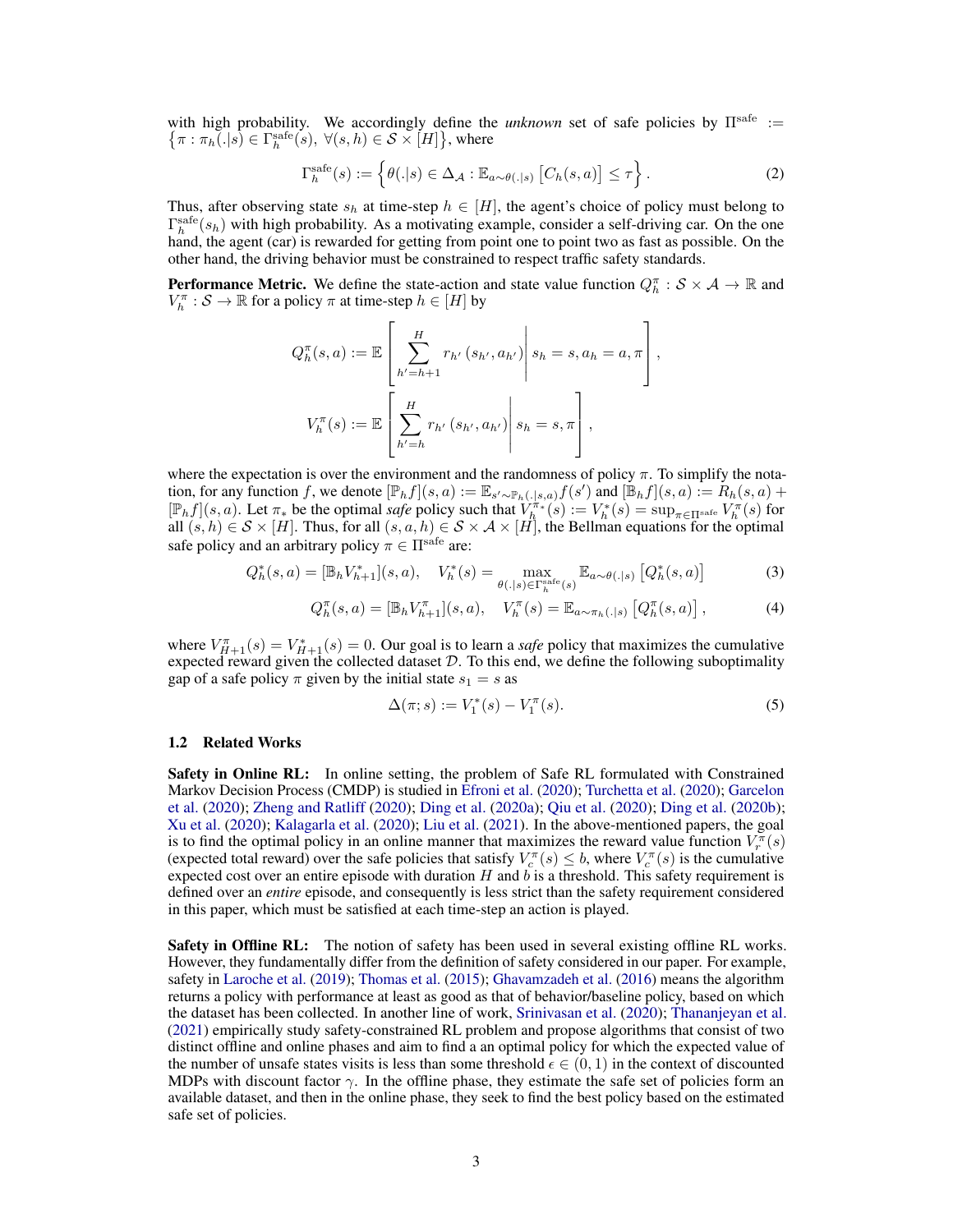Algorithm 1: Safe Doubly Pessimistic Value Iteration

**Input:** Dataset  $\mathcal{D} = \left\{ s_h^k, a_h^k, r_h^k, c_h^k \right\}_{h,k=1}^{H,K}$ 1 Initialization:  $\hat{V}_{H+1}(s) = 0, \ \forall s \in \mathcal{S}$ 2 for time-steps  $h = H, \ldots, 1$  do  $\begin{array}{l} \mathbf{3} \end{array} \bigg| \quad \textrm{Compute} \ [\hat{\mathbb{B}}_h \hat{V}_{h+1}](s,a), B_h'(s,a) \textrm{ and } \hat{\Gamma}_h(s), \forall (s,a) \in \mathcal{S} \times \mathcal{A}. \qquad \qquad \textrm{// as defined in} \end{array}$ Section [3.1](#page-6-0) for underlying linear MDP. 4 <sup>5</sup> Set Qˆ <sup>h</sup>(s, a) = <sup>n</sup> [Bˆ hVˆ <sup>h</sup>+1](s, a) − B<sup>0</sup> h (s, a) o<sup>+</sup> , ∀(s, a) ∈ S × A. <sup>6</sup> Set <sup>π</sup>ˆh(.|s) = arg maxθ(.|s)∈Γˆh(s) <sup>E</sup>a∼θ(.|s) h Qˆ <sup>h</sup>(s, a) i , ∀s ∈ S.  $\begin{array}{l} \tau \end{array} \bigg| \quad {\rm Set\,} \bar V_h(s) = \mathbb{E}_{a \sim \hat\pi_h(.|s)} \left[ \hat Q_h(s,a) \right], \ \forall s\in \mathcal{S}.$  $\mathbf{s} \quad \Big\vert \quad \mathrm{Set} \ \hat{V}_h(s) = \min \left\lbrace \bar{V}_h(s), H \right\rbrace, \ \forall s \in \mathcal{S}.$ **Output:**  $\hat{\pi} = \{\hat{\pi}_h\}_{h=1}^H$ 

<span id="page-3-0"></span>Per time-step vs Per Episode Safety Constraints: The definition of safety constraints studied in all the above-stated papers is a special case of the notion of safety considered in our paper. For example, if  $C(s, a)$  and  $\tau$  in [\(1\)](#page-1-0) are set to be the probability of transitioning to an unsafe state by playing action a at state s and  $\epsilon(1-\gamma)$  would recover the safety constraint in [Thananjeyan et al.](#page-11-16) [\(2021\)](#page-11-16) for infinite-horizon discounted MDPs. Furthermore, in all the online safe papers, having  $\tau = b/H$  in the definition of safety constraint considered in our paper in [\(1\)](#page-1-0) would recover  $V_c^{\pi}(s) \leq b$ . Therefore, the safety requirement considered in our paper is much stricter than those in the existing literature, and naturally covers a wider range of applications.

### 2 Safe-DPVI: A General Framework for Safe Offline Policy Optimization

In this section, we formally present Safe Doubly Pessimistic Value Iteration (Safe-DPVI), summarized in Algorithm [1,](#page-3-0) that employs the dataset and returns a *safe* policy  $\hat{\pi}$ . We then introduce two uncertainty quantifiers based on which, we are able to control  $\Delta(\hat{\pi}; s)$  and state our main results on the suboptimality gap's bound in Theorem [1.](#page-4-0)

First, we introduce the following assumption, which is necessary to ensure that the safety constraint in [\(1\)](#page-1-0) is satisfied from the very first time-step.

<span id="page-3-1"></span>**Assumption 1** (Non-empty safe sets). *There exists a known safe policy*  $\pi^0$  *with known costs*  $\tau_h(s)$  :=  $\mathbb{E}_{a\sim\pi_h^0(.|s)}\left[C_h(s,a)\right]<\tau$ . Thus, the sets  $\Gamma_h^{\text{safe}}(s)$  are non-empty, as  $\pi_h^0(s)\in\Gamma_h^{\text{safe}}(s)$ .

This assumption is rather standard and has been widely used in the literature of safe online RL [Amani](#page-10-13) [et al.](#page-10-13) [\(2021\)](#page-10-13); [Liu et al.](#page-11-12) [\(2021\)](#page-11-12) and safe bandits [Amani et al.](#page-10-14) [\(2019\)](#page-10-14); [Pacchiano et al.](#page-11-17) [\(2021\)](#page-11-17). This assumption is also realistic in many practical examples, where the known safe policy could be the one suggested by the current strategy of the company or a very cost-neutral policy that does not necessarily have high reward but its cost is far from the threshold. Note that the known safe policy  $\pi^0$  is not necessarily the same as the behavior policy  $\bar{\pi}$ . If the behavior policy  $\bar{\pi}$  is also safe, we can simply treat it as the known safe policy, i.e.,  $\bar{\pi} = \pi^0$ . In Appendix [C,](#page-17-0) we show that it is possible to relax the assumption of knowing the costs of the safe policy  $\tau_h(s)$  and when  $\pi^0 = \bar{\pi}$ , this relaxation naturally goes through.

#### 2.1 Overview

From a high-level point of view, based on dataset  $D$ , Safe-DPVI constructs estimated cost functions  $\hat{C}_h : \mathcal{S} \times \mathcal{A} \to \mathbb{R}$ , Q-functions  $\hat{Q}_h : \mathcal{S} \times \mathcal{A} \to \mathbb{R}$ , value functions  $\hat{V}_h : \mathcal{S} \to \mathbb{R}$ , and Bellman operator  $\hat{\mathbb{B}}_h$  such that  $[\hat{\mathbb{B}}_h \hat{V}_{h+1}](s, a)$  approximates  $[\mathbb{B}_h \hat{V}_{h+1}](s, a)$ . Note that the algorithm only relies on construction of  $[\hat{\mathbb{B}}_h \hat{V}_{h+1}](s, a)$  not  $\hat{\mathbb{B}}_h$  itself. The algorithm constructs an estimated set of safe policies  $\hat{\Pi}$  based on estimated cost functions  $\hat{C}_h$ . To see how this happens, we first define the following  $\delta$ -safety uncertainty quantifier and  $\delta$ -bellman uncertainty quantifier for  $\delta \in (0,1)$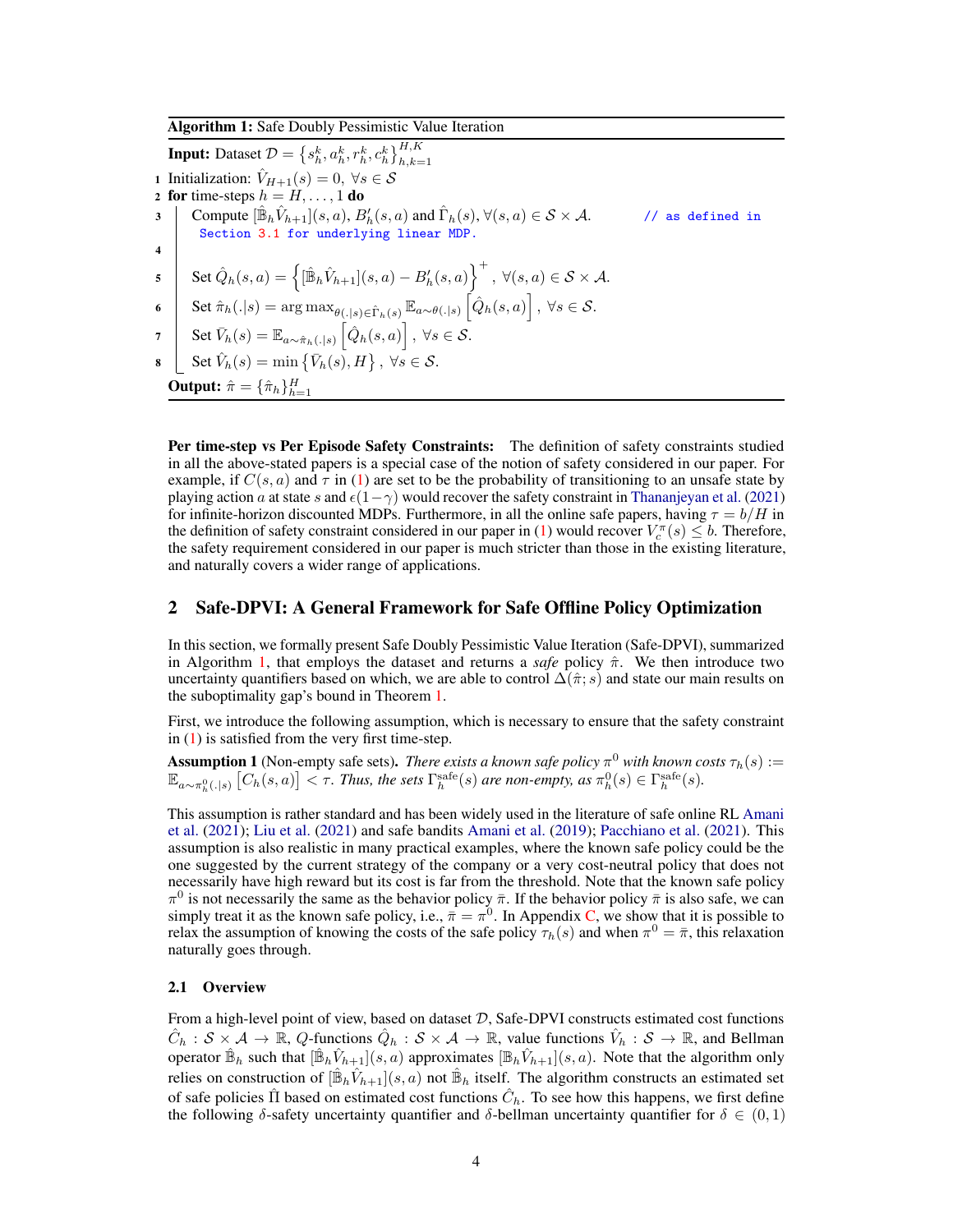that quantify the uncertainty arising from approximating the cost function C and  $[\mathbb{B}_h \hat{V}_{h+1}](s, a)$ , respectively.

<span id="page-4-1"></span>**Definition 1** (Uncertainty quantifiers). For a fixed  $\delta \in (0,1)$ , we call  $B = \{B_h\}_{h=1}^H$ , where  $B_h: \mathcal{S} \times \mathcal{A} \rightarrow \mathbb{R}$ , a  $\delta$ -safety uncertainty quantifier if  $\mathbb{P}\left(\left|C_h(s,a)-\hat{C}_h(s,a)\right|\leq B_h(s,a),\right.$ 

 $\forall (s,a,h) \in \mathcal{S} \times \mathcal{A} \times [H] \geq 1-\delta$ . We also call  $B' = \{B'_h\}_{h=1}^H$ , where  $B'_h : \mathcal{S} \times \mathcal{A} \rightarrow \mathbb{R}$ , a  $\delta$ -bellman uncertainty quantifier if  $\mathbb{P}\left(\left|[\hat{\mathbb{B}}_h\hat{V}_{h+1}](s,a)-[\mathbb{B}_h\hat{V}_{h+1}](s,a)\right|\leq B_h'(s,a),$  $\forall (s, a, h) \in S \times A \times [H] \geq 1 - \delta.$ 

Thus, if the agent can compute a  $\delta$ -safety uncertainty quantifier B based on the dataset D and  $u_h^c(s, a) = C_h(s, a) + B_h(s, a)$ , then, a natural approximation for  $\Pi^{\text{safe}}$  is  $\hat{\Pi}$  :=  $\left\{\pi : \pi_h(.|s) \in \hat{\Gamma}_h(s), \ \forall (s,h) \in \mathcal{S} \times [H]\right\}$ , where

$$
\widehat{\Gamma}_h(s) := \pi_h^0(s) \cup \left\{ \theta(.|s) \in \Delta_{\mathcal{A}} : \mathbb{E}_{a \sim \theta(.|s)} \left[ u_h^c(s, a) \right] \leq \tau \right\}.
$$
 (6)

Thus, Safe-DPVI constructs  $\hat{\Gamma}_h(s)$  pessimistically as it relies on  $u_h^c(s, a)$ , which is an upper confidence bound on  $C_h(s, a)$ . Note that  $\hat{\Gamma}_h(s)$  is not empty as it includes  $\pi_h^0(s)$ .

Next time Safe-DPVI applies pessimism is when it computes  $\hat{Q}_h$  by incorporating  $\delta$ -bellman uncertainty quantifier  $B'$  into the value iteration step as follows

$$
\hat{Q}_h(s,a) = \left\{ [\hat{\mathbb{B}}_h \hat{V}_{h+1}](s,a) - B'_h(s,a) \right\}^+.
$$
 (7)

<span id="page-4-2"></span>*.*

After the construction of  $\hat{\Gamma}_h$  and  $\hat{Q}_h$ , the algorithm is ready to return the *safe* policy  $\hat{\pi} = \{\hat{\pi}_h\}_{h=1}^H$ , where  $\hat{\pi}_h(.|s) = \arg \max_{\theta(.)|s) \in \hat{\Gamma}_h(s)} \mathbb{E}_{a \sim \theta(.|s)} \left[ \hat{Q}_h(s,a) \right]$ , as its output. In the following theorem, we characterize the safeness and suboptimality gap of Safe-DPVI.

<span id="page-4-0"></span>**Theorem 1.** Fix  $\delta \in (0, 0.5)$ . Let B and B' be  $\delta$ -safety uncertainty quantifier and  $\delta$ -bellman *uncertainty quantifier, respectively,*  $\hat{\pi}$  *be the output of Algorithm [1,](#page-3-0)*  $\alpha_h = 2 + \frac{2H}{\tau - \max_{s \in S} \tau_h(s)}$  and  $\bar{B}_h(s,a) := \max\big\{B_h(s,a), B_h'(s,a)\big\}$ . Then, under Assumption [1,](#page-3-1) with probability at least  $1-2\delta$ , *it holds that:*

*1.*  $\hat{\pi}$  *is safe*;

2. 
$$
\Delta(\hat{\pi}; s) \le \max \left\{ \sum_{h=1}^{H} \alpha_h \mathbb{E} \left[ \bar{B}_h(s_h, a_h) | s_1 = s, \pi^* \right], \sum_{h=1}^{H} \alpha_h \mathbb{E} \left[ \bar{B}_h(s_h, a_h) | s_1 = s, \pi^0 \right] \right\}
$$

While point 1 is directly proven from the definition of  $\delta$ -safety uncertainty quantifier B in Definition [1,](#page-4-1) respectively, the proof of point 2 is more intricate and challenging. The complete proof is given in Appendix [A.3.](#page-15-0) In the following section, we give a proof sketch.

Before that, we comment on the suboptimality gap of Algorithm [1](#page-3-0) and how it compares to that of its *unsafe* counterpart in [Jin et al.](#page-10-3) [\(2020b\)](#page-10-3). The bound on PEVI's suboptimality gap in [Jin et al.](#page-10-3) [\(2020b\)](#page-10-3) is  $2\sum_{h=1}^{H} \mathbb{E}\left[B_h'(s_h, a_h) | s_1 = s, \pi^*\right]$ . We observe that our bound is comparable with that of PEVI with the following differences: 1) Instead of  $B'_h$ , our bound includes  $\alpha_h \bar{B}_h$  to account for the uncertainty regarding the additional unknown safety constraints we have to deal with in our setting; 2) Moreover, we take the maximum of the expected value of the uncertainty of trajectories induced by both the optimal safe policy  $\pi^*$  and the known safe policy  $\pi^0$ , which once again highlights the role of the known safe policy in Safe-DPVI's performance.

### 2.2 Proof Sketch of Theorem [1](#page-4-0)

For the proof of point 1, recall the definition of  $\hat{\Gamma}_h(s)$  in [\(6\)](#page-4-2). Since B is a  $\delta$ -safety uncertainty quantifier, for all  $(s, a, h) \in S \times A \times [H]$ ,  $u_h^c(s, a)$  is an upper bound on  $C_h(s, a)$  with probability at least  $1 - \delta$ . Thus, one of the following two cases occurs: 1)  $\hat{\pi}_h(.|s) = \pi_h^0(.|s)$ , which implies  $\text{that } \mathbb{E}_{a \sim \hat{\pi}_h(.|s)} \left[ C_h(s,a) \right] \, = \, \tau_h(s) \, < \, \tau; \, 2) \; \hat{\pi}_h(.|s) \, \in \, \Big\{ \theta(.|s) \in \Delta_\mathcal{A} : \mathbb{E}_{a \sim \theta(.|s)} \left[ u_h^c(s,a) \right] \leq \tau \Big\},$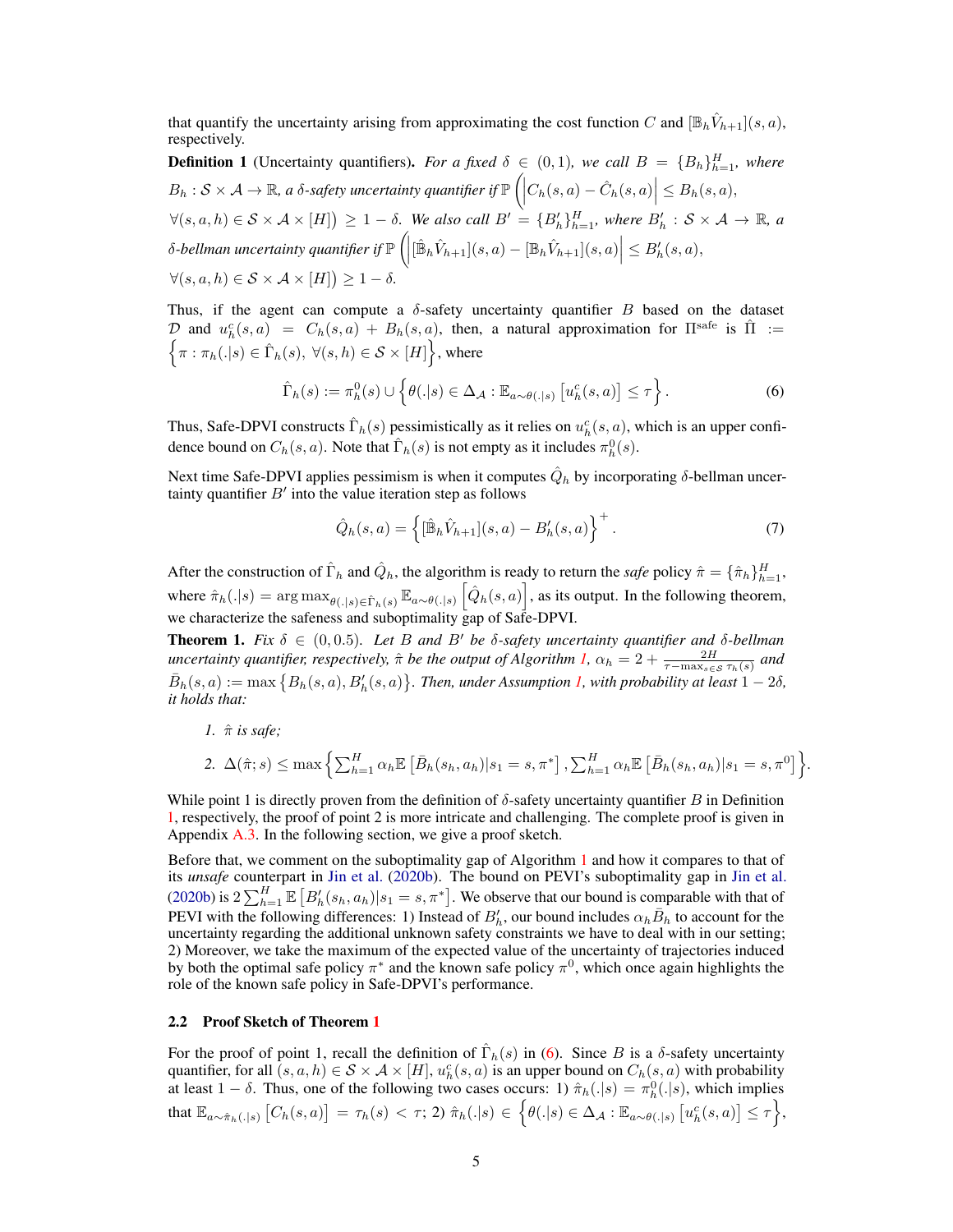which implies that with probability at least  $1 - \delta$ , it holds that  $\mathbb{E}_{a \sim \hat{\pi}_h(.|s)} [C_h(s, a)] \leq$  $\mathbb{E}_{a \sim \hat{\pi}_h(.|s)} \left[ u_h^c(s, a) \right] \leq \tau$ . This concludes point 1 of Theorem [1.](#page-4-0)

For the proof of point 2, we employ the definitions of uncertainty quantifiers in Definition [1.](#page-4-1) First, consider a meta-algorithm that employs the dataset to construct an estimated  $Q$ -function  $\hat{Q}_h: \mathcal{S} \times$  $\mathcal{A} \to \mathbb{R}$  and an estimated value function  $\hat{V}_h : \mathcal{S} \to \mathbb{R}$ . We let  $\iota_h(s, a) := [\mathbb{B}_h \hat{V}_{h+1}](s, a) - \hat{Q}_h(s, a)$ be the model evaluation error. In the following lemma, we decompose the upper bound of the suboptimality gap of a policy  $\hat{\pi}$  into two key terms.

<span id="page-5-1"></span>**Lemma 1** (Suboptimality Gap's Upper Bound Decomposition). Let  $\hat{\pi}$  be a policy such that  $\hat{V}_h(s)$  =  $\min\left\{\mathbb{E}_{a\sim\hat{\pi}_{h}(.|s)}\left[\hat{Q}_{h}(s,a)\right],H\right\}$  for all  $(s,h)\in\mathcal{S}\times[H].$  Then, it holds that  $\Delta(\hat{\pi}; s) \leq V_1^*(s) - \hat{V}_1(s)$ Term I  $+\sum_{n=1}^{H}$  $h=1$  $\mathbb{E}\left[-\iota_h(s_h,a_h)\Big|s_1=s,\hat{\pi}\right]$ | {z } Term II .

Note that  $\Delta(\hat{\pi}; s) = V_1^*(s) - \hat{V}_1(s) + \hat{V}_1(s) - V_1^{\hat{\pi}}(s)$ . Thus, the proof is complete once we show  $\hat{V}_1(s) - V_1^{\hat{\pi}}(s) \leq$  Term II. We report the complete proof in Appendix [A.1.](#page-12-0)

Now, recall that  $\iota_h(s, a) := [\mathbb{B}_h \hat{V}_{h+1}](s, a) - \hat{Q}_h(s, a)$ . Thus,  $\iota_h$  and  $\hat{\pi}$  are correlated as they both depend on the dataset  $D$  and thus, the expectation in Term II can be rather large. The definition of δ-bellman uncertainty quantifier  $B'$  and the pessimism in computation of  $\hat{Q}_h(s, a)$  helps us eliminate Term II. Note that if  $[\hat{\mathbb{B}}_h \hat{V}_{h+1}](s, a) - B'_h(s, a) < 0$ , then  $\hat{Q}_h(s, a) = 0$  and therefore  $-\iota_h(s, a) = 0$  $-[\mathbb{B}_h\hat{V}_{h+1}](s,a) \leq 0$  as  $\hat{V}_h(s) \geq 0$  for all  $(s,h) \in S \times [H]$ . Now, suppose  $[\hat{\mathbb{B}}_h\hat{V}_{h+1}](s,a)$  $B_h^{\dagger}(s, a) \geq 0$ . Since B' is a  $\delta$ -bellman uncertainty quantifier, we have

$$
-i_h(s, a) = \hat{Q}_h(s, a) - [\mathbb{B}_h \hat{V}_{h+1}](s, a)
$$
  
=  $[\hat{\mathbb{B}}_h \hat{V}_{h+1}](s, a) - B'_h(s, a) - [\mathbb{B}_h \hat{V}_{h+1}](s, a)$   
 $\leq 0.$ 

This concludes that for all  $(s, a, h) \in S \times A \times [H]$ , with probability at least  $1 - \delta$ , it holds that  $-t_h(s, a) \leq 0$ , and therefore Term II =  $\sum_{h=1}^H \mathbb{E}\left[-t_h(s_h, a_h)\middle| s_1 = s, \hat{\pi}\right] \leq 0$ .

Our main technical contribution towards bounding  $\Delta(\hat{\pi}; s)$  is given in the following lemma that is used to prove the more challenging point 2 of Theorem [1.](#page-4-0)

<span id="page-5-0"></span>**Lemma 2.** *Fix*  $\delta \in (0, 0.5)$ *. Let* B and B' be  $\delta$ -safety uncertainty quantifier and  $\delta$ -bellman uncertainty quantifier, respectively. Also, let  $\bar{B}_h(s,a) = \max\left\{B_h(s,a), B_h'(s,a)\right\}$  and

$$
F_h(s) := \max \left\{ \sum_{h'=h}^H \alpha_{h'} \mathbb{E} \left[ \bar{B}_{h'}(s_{h'}, a_{h'}) | s_h = s, \pi^* \right], \sum_{h'=h}^H \alpha_{h'} \mathbb{E} \left[ \bar{B}_{h'}(s_{h'}, a_{h'}) | s_h = s, \pi^0 \right] \right\}.
$$

*Then, under Assumption [1](#page-3-1) and provided that*  $\alpha_h = 2 + \frac{2H}{\tau - \max_{s \in S} \tau_h(s)}$ , with probability at least  $1 - 2\delta$ *, it holds that* 

<span id="page-5-2"></span>
$$
V_h^*(s) - \hat{V}_h(s) \le F_h(s), \ \forall (s, h) \in \mathcal{S} \times [H]. \tag{8}
$$

In safe off-policy optimization, the safe set  $\Pi^{\text{safe}}$  is not known. Therefore, at each time-step, the agent's policy must be chosen from a conservative inner approximation of  $\Pi^{\text{safe}}$ . Intuitively, the better this approximation is, the more likely that the output policy of Safe-DPVI leads to small suboptimality gap, ideally of the same order as that of PEVI proposed by [Jin et al.](#page-10-3) [\(2020b\)](#page-10-3) in the classical offline RL setting.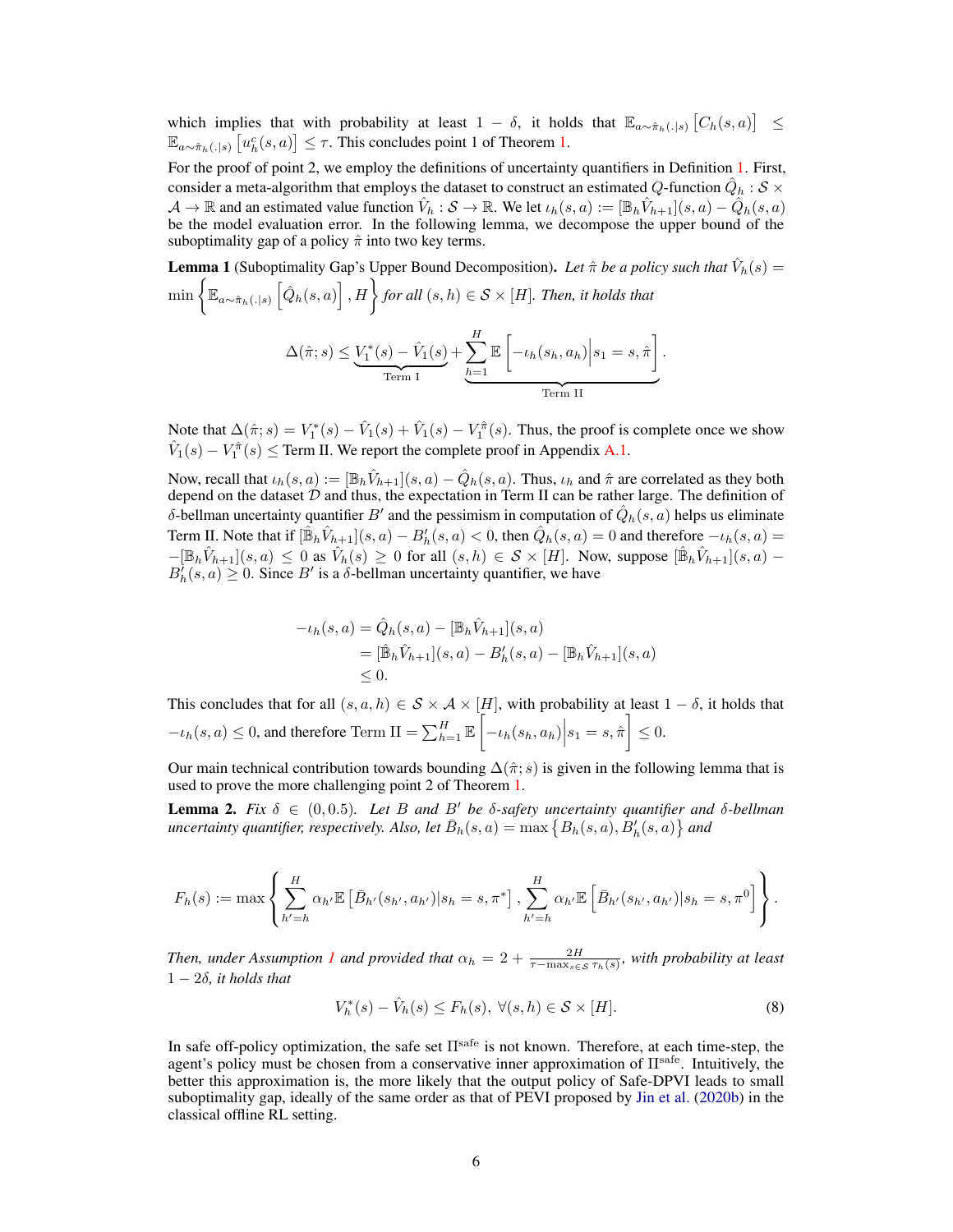In order to better highlight the challenging part of our analysis compared to classical setting without safety constraint, we observe that for all  $(s, h) \in S \times [H]$ , with probability at least  $1 - \delta$ , it holds that  $V_h^*(s) - \hat{V}_h(s) \leq \text{Term i} + \text{Term ii}$ , where  $\text{Term i = min} \left\{ \mathbb{E}_{a \sim \pi^*_h(.|s)} \left[ \hat{Q}_h(s, a) \right], H \right\} - \min \left\{ \mathbb{E}_{a \sim \hat{\pi}_h(.|s)} \left[ \hat{Q}_h(s, a) \right], H \right\} \text{ and Term ii =}$  $\mathbb{E}_{a\sim \pi_h^*(.\mid s)}$  $\lceil$  $2B'_h(s,a) - \left[ \mathbb{P}_h \left( \hat{V}_{h+1} - V_{h+1}^* \right) \right] (s,a)$ 1 .

A key difference in the analysis of Safe-DPVI compared to the classical offline RL without safety constraint is that  $\pi_h^*(.|s_h)$  may not lie within the estimated safe set  $\hat{\Gamma}_h(s_h)$ , which makes controlling Term i and Term ii more delicate. This complication lies at the heart of the new formulation with additional safety constraints. When safety constraints are absent, classical pessimistic offline RL algorithms such as PEVI in [Jin et al.](#page-10-3) [\(2020b\)](#page-10-3) guarantee that Term i is non-positive and by induction it can be shown that Term ii $\leq 2\sum_{h'=h}^{H} \mathbb{E}\left[B'_{h'}(s_{h'}, a_{h'}) | s_h = s, \pi^*\right]$ . Unfortunately, this is not the case here as  $\pi_h^*(. |s_h)$  does not necessarily belong to  $\hat{\Gamma}_h(s_h)$ , thus Term i can be positive, which also affects the bound on Term ii. This extra positive term in the suboptimality gap is the price paid by Safe-DPVI for choosing safe policies at each time-step  $h \in [H]$ . The proof of Lemma [2](#page-5-0) is given in Appendix [A.2.](#page-12-1)

Employing the results in Lemmas [1](#page-5-1) and [2,](#page-5-0) and under the setting of Theorem [1,](#page-4-0) we are now ready to bound the suboptimality gap  $\Delta(\hat{\pi}; s)$  by  $F_1(s)$ , which concludes the proof of point 2 of Theorem [1.](#page-4-0)

### <span id="page-6-2"></span>3 Safe-DPVI: Linear MDP

In this section, we specialize Safe-DPVI and its theoretical guarantees to the case where the underlying MDP is linear [Bradtke and Barto](#page-10-15) [\(1996\)](#page-10-15); [Yang and Wang](#page-11-18) [\(2019\)](#page-11-18); [Jin et al.](#page-10-16) [\(2020a\)](#page-10-16). We further determine sufficient conditions that allow us to derive finite sample complexity for Safe-DPVI with an underlying linear MDP.

<span id="page-6-1"></span>**Definition 2** (Linear MDP).  $M = (S, A, H, \mathbb{P}, R, C)$  is a linear MDP with feature map  $\phi : S \times A \rightarrow$  $\mathbb{R}^d$ , if for any  $h \in [H]$ , there exist  $d$  unknown measures  $\boldsymbol{\mu}_h^* := [\mu_h^{*(1)}, \dots, \mu_h^{*(d)}]^\top$  over  $\mathcal{S}$ , and  $\mathcal{L}$  and  $\mathcal{L}$  and  $\mathcal{L}$  is  $\mathcal{L}$  and  $\mathcal{L}$  and  $\mathcal{L}$  and  $\mathbb{P}_h(.|s,a) = \langle \boldsymbol{\mu}_h^*(.), \boldsymbol{\phi}(s,a) \rangle$ ,  $R_h(s,a) = \langle \boldsymbol{\theta}_h^*, \boldsymbol{\phi}(s,a) \rangle$ , *and*  $C_h(s, a) = \langle \zeta_h^*, \phi(s, a) \rangle$ .

#### <span id="page-6-0"></span>3.1 Overview

We introduce the quantities that Safe-DPVI constructs based on the dataset  $D$  when the underlying MDP is linear. Recall that  $\hat{\Gamma}_h(s)$  in [\(6\)](#page-4-2) depends on  $\hat{C}_h(s, a)$ , an approximation of  $C_h(s, a)$ , and  $B_h(s, a)$ . In particular, Safe-DPVI constructs

$$
\hat{C}_h(s,a) = \left\langle \hat{\zeta}_h, \phi(s,a) \right\rangle, \tag{9}
$$

where  $\hat{\zeta}_h := \arg\min_{\pmb{\nu} \in \mathbb{R}^d} \sum_{k=1}^K \left( \langle \pmb{\nu}, \pmb{\phi}(s_h^k, a_h^k) \rangle - c_h^k \right)^2 + \lambda \|\pmb{\nu}\|_2^2$  is the least square estimator of  $\zeta_h^*$  with regularization parameter  $\lambda > 1$  and has the closed form

$$
\hat{\zeta}_h := \Lambda_h^{-1} \left( \sum_{k=1}^K \phi(s_h^k, a_h^k) \cdot c_h^k \right),\tag{10}
$$

where  $\Lambda_h = \lambda I + \sum_{k=1}^K \phi(s_h^k, a_h^k) \phi(s_h^k, a_h^k)^\top$ . Moreover, Safe-DPVI computes  $[\hat{\mathbb{B}}_h\hat{V}_{h+1}](s,a) = \langle \hat{\mathbf{w}}_h, \phi(s,a) \rangle$ ,  $B_h(s,a) = \beta \big\|\phi(s,a)\big\|_{\Lambda_h^{-1}}$ ,  $B'_h(s,a) = \beta' \big\|\phi(s,a)\big\|_{\Lambda_h^{-1}}$ ,

$$
\|u_{n+1}(\cdot,\omega) - \langle u_{n}, \varphi(\cdot,\omega) \rangle, \quad \text{and} \quad \text{where } \alpha \in \mathbb{R}^{n} \text{ and } \alpha \in \mathbb{R}^{n} \text{ and } \alpha \in \mathbb{R}^{n} \text{ and } \alpha \in \mathbb{R}^{n} \text{ and } \alpha \in \mathbb{R}^{n} \text{ and } \alpha \in \mathbb{R}^{n} \text{ and } \alpha \in \mathbb{R}^{n} \text{ and } \alpha \in \mathbb{R}^{n} \text{ and } \alpha \in \mathbb{R}^{n} \text{ and } \alpha \in \mathbb{R}^{n} \text{ and } \alpha \in \mathbb{R}^{n} \text{ and } \alpha \in \mathbb{R}^{n} \text{ and } \alpha \in \mathbb{R}^{n} \text{ and } \alpha \in \mathbb{R}^{n} \text{ and } \alpha \in \mathbb{R}^{n} \text{ and } \alpha \in \mathbb{R}^{n} \text{ and } \alpha \in \mathbb{R}^{n} \text{ and } \alpha \in \mathbb{R}^{n} \text{ and } \alpha \in \mathbb{R}^{n} \text{ and } \alpha \in \mathbb{R}^{n} \text{ and } \alpha \in \mathbb{R}^{n} \text{ and } \alpha \in \mathbb{R}^{n} \text{ and } \alpha \in \mathbb{R}^{n} \text{ and } \alpha \in \mathbb{R}^{n} \text{ and } \alpha \in \mathbb{R}^{n} \text{ and } \alpha \in \mathbb{R}^{n} \text{ and } \alpha \in \mathbb{R}^{n} \text{ and } \alpha \in \mathbb{R}^{n} \text{ and } \alpha \in \mathbb{R}^{n} \text{ and } \alpha \in \mathbb{R}^{n} \text{ and } \alpha \in \mathbb{R}^{n} \text{ and } \alpha \in \mathbb{R}^{n} \text{ and } \alpha \in \mathbb{R}^{n} \text{ and } \alpha \in \mathbb{R}^{n} \text{ and } \alpha \in \mathbb{R}^{n} \text{ and } \alpha \in \mathbb{R}^{n} \text{ and } \alpha \in \mathbb{R}^{n} \text{ and } \alpha \in \mathbb{R}^{n} \text{ and } \alpha \in \mathbb{R}^{n} \text{ and } \alpha \in \mathbb{R}^{n}
$$

where  $\hat{\mathbf{w}}_h$  is the minimizer of the empirical mean squared Bellman error (MSBE), with closed form

$$
\hat{\mathbf{w}}_h := \Lambda_h^{-1} \left( \sum_{k=1}^K \phi(s_h^k, a_h^k) \cdot \left[ r_h^k + \hat{V}_{h+1}(s_{h+1}^k) \right] \right), \tag{12}
$$

and  $\beta$ ,  $\beta' > 0$  are scaling parameters that will be defined shortly in Theorem [2.](#page-7-0)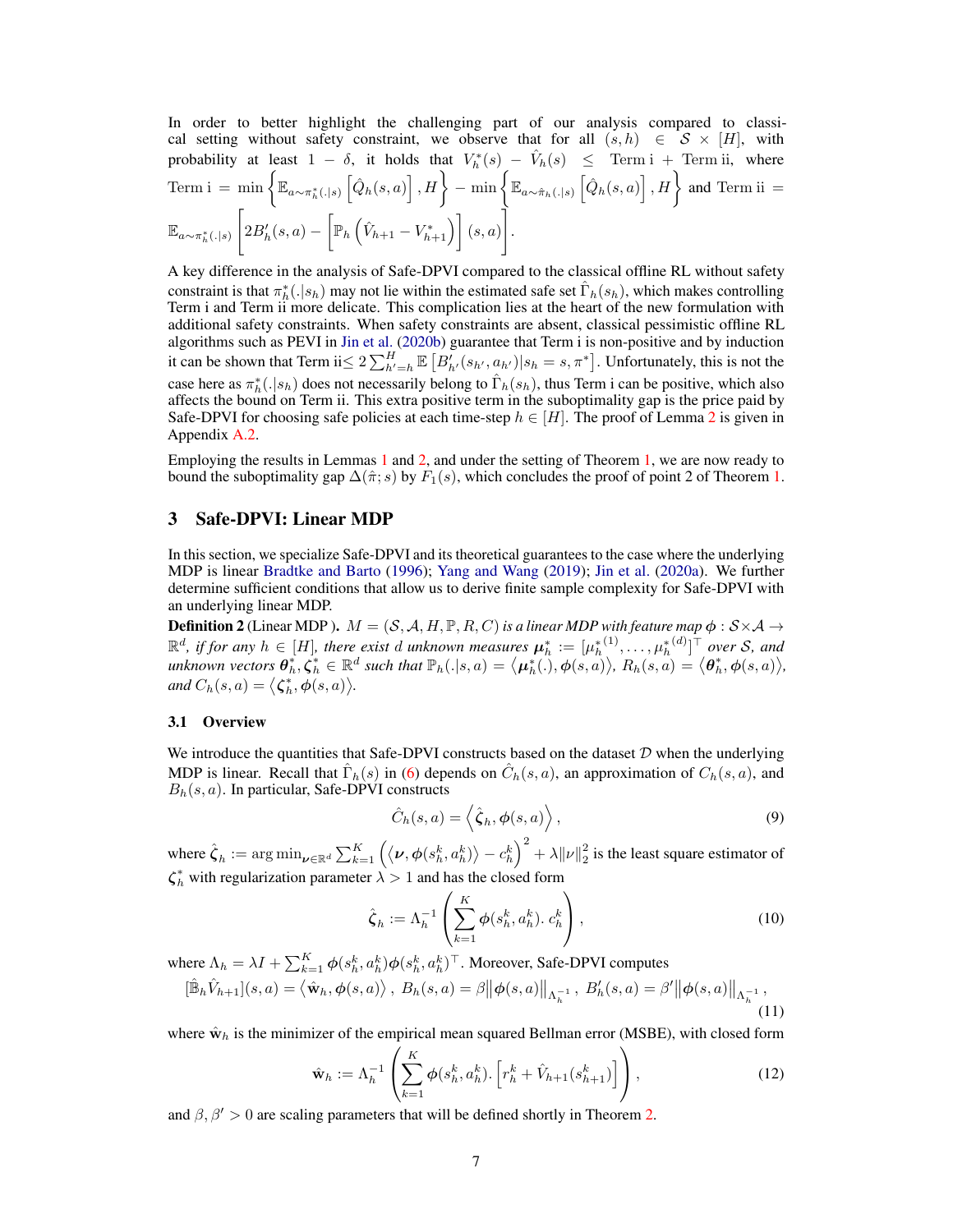#### 3.2 Theoretical guarantees

Now, we specialize our results in Theorem [1](#page-4-0) to the case of linear MDP and provide a sample complexity for Safe-DPVI when the underlying MDP is linear and certain conditions hold. First, we make the remaining necessary assumptions under which our proposed algorithm operates and achieves small suboptimality gap.

<span id="page-7-1"></span>Assumption 2 (Subgaussian Noise). *For all*  $(h, k) \in [H] \times [K]$ ,  $\eta_h^k$  and  $\epsilon_h^k$  are zero-mean  $\sigma$ *subGaussian random variables.*

<span id="page-7-2"></span>Assumption 3 (Boundedness). Without loss of generality,  $\|\phi(s, a)\|_2 \leq 1$  for all  $(s, a) \in S \times A$ , and  $\max\left(\left\Vert \bm{\mu}_h^*(\mathcal{S})\right\Vert_2,\left\Vert \bm{\theta}_h^*\right\Vert_2,\left\Vert \bm{\zeta}_h^*\right\Vert_2\right)\leq$ √ *d* for all  $h \in [H]$ .

<span id="page-7-3"></span>**Assumption 4** (Well-Explored Dataset). *There exists an absolute constant*  $\bar{c} > 0$  *such that*  $\lambda_{\min}(\Sigma_h) \geq \bar{c}$ ,  $\forall h \in [\bar{H}]$ , where  $\Sigma_h = \mathbb{E}_{\bar{\pi}} \left[ \phi(s_h, a_h) \phi(s_h, a_h)^\top \right]$  and  $\mathbb{E}_{\bar{\pi}}$  is the expectation *taken with respect to the trajectory induced by behavior policy*  $\bar{\pi}$ *.* 

Assumptions [2](#page-7-1) and [3](#page-7-2) are standard in linear MDP and bandit literature [Jin et al.](#page-10-16) [\(2020a\)](#page-10-16); [Pacchiano](#page-11-17) [et al.](#page-11-17) [\(2021\)](#page-11-17); [Amani et al.](#page-10-14) [\(2019\)](#page-10-14). Assumption [4](#page-7-3) is necessary to ensure that the data collecting process has sufficiently explored  $\mathcal A$  and  $\mathcal S$ . This assumption is standard in the literature of offline policy optimization/evaluation; e.g., see [Jin et al.](#page-10-3) [\(2020b\)](#page-10-3); [Duan et al.](#page-10-0) [\(2020\)](#page-10-0).

Given these assumptions, we are now ready to present the formal theoretical guarantees of Safe-DPVI, with underlying linear MDP defined in Definition [2,](#page-6-1) in the following theorem.

<span id="page-7-0"></span>Theorem 2 (Suboptimality gap of Safe-DPVI: Linear MDP). *Let the underlying MDP of Safe-DPVI be a linear MDP as stated in Definition* [2,](#page-6-1)  $\hat{\pi}$  *be the output of Safe-DPVI and*  $\alpha_h = 2 + \frac{1}{2}$ 

$$
\frac{2H}{\tau-\max_{s\in\mathcal{S}}\tau_h(s)}.
$$
 Under Assumptions 1, 2, 3, and 4, if we set  $\beta = \sigma \sqrt{d \log \left(\frac{2+\frac{2T}{\lambda}}{\delta}\right)} + \sqrt{\lambda d}$ ,  $\beta' =$ 

 $cdH\sqrt{\log(\frac{dT}{\delta})}$  for an absolute constant  $c>0$ ,  $\bar{\beta}=\max\{\beta,\beta'\}$ , then for any fixed  $\delta\in(0,1/3)$ , for *all*  $s \in S$ *, with probaility at least*  $1 - 3\delta$ *,*  $\hat{\pi} \in \Pi^{\text{safe}}$  *and it holds that* 

$$
\Delta(\hat{\pi};s) \le \frac{\sqrt{2}\bar{\beta}\sum_{h=1}^{H}\alpha_h}{\sqrt{2\lambda + \bar{c}K}}\tag{13}
$$

We observe that under similar wide-coverage assumption (Assumption [4\)](#page-7-3), Safe-DPVI with underlying linear MDP achieves an upper bound on suboptimality gap of the safe policy  $\hat{\pi}$ , which is nearly of the same order as that of state-of-the-art unsafe algorithm PEVI in [Jin et al.](#page-10-3) [\(2020b\)](#page-10-3). The complete proof is reported in the Appendix [B.](#page-16-0) In the following section, we give a sketch of the proof.

#### 3.3 Proof sketch of Theorem [2](#page-7-0)

We make use of Theorem [1,](#page-4-0) which is stated for general MDPs, to prove Theorem [2](#page-7-0) in two steps: 1) We first state Lemma [3,](#page-7-4) in which we specify B and B' such that they are  $\delta$ -safety uncertainty quantifier and  $\delta$ -bellman uncertainty quantifier as in Definition [1](#page-4-1) for the corresponding to the linear MDP in Definition [2;](#page-6-1) 2) Next, we lower bound  $\lambda_{\min}(\Lambda_h)$  for each  $h \in [H]$  in Lemma [4,](#page-7-5) which is followed by a high probability upper bound on  $\overline{B}_h(s, a)$  for all  $(s, a, h) \in S \times A \times [H]$ .

<span id="page-7-4"></span>Lemma 3 (Theorem 2 in [Abbasi-Yadkori et al.](#page-10-17) [\(2011\)](#page-10-17) and Lemma 5.2 in [Jin et al.](#page-10-3) [\(2020b\)](#page-10-3)). *Let the underlying MDP of Safe-DPVI be a linear MDP as in Definition [2.](#page-6-1) Under Assumptions [2](#page-7-1)* and [3,](#page-7-2) if we set  $B_h(s, a) = \beta \|\phi(s, a)\|_{\Lambda_h^{-1}}$  and  $B'_h(s, a) = \beta' \|\phi(s, a)\|_{\Lambda_h^{-1}}$ , where  $\beta =$ 

$$
\sigma \sqrt{d \log \left(\frac{2 + \frac{2K}{\lambda}}{\delta}\right)} + \sqrt{\lambda d} \text{ and } \beta' = c dH \sqrt{\log(\frac{dK}{\delta})} \text{ for an absolute constant } c > 0, \text{ then } B \text{ and } B'
$$

*are* δ*-safety uncertainty quantifier and* δ*-bellman uncertainty quantifier as in Definition [1.](#page-4-1)*

<span id="page-7-5"></span>**Lemma [4](#page-7-3).** Let  $\delta \in (0,1)$  and Assumption 4 holds. If  $K \geq \frac{8}{c} \log(\frac{dH}{\delta})$ , then  $\mathbb{P}\left(\lambda_{\min}(\Lambda_h) \geq \lambda + \frac{\bar{c}K}{2}, \ \forall h \in [H]\right) \geq 1 - \delta.$ 

See Appendix [B.1](#page-16-1) for the proof. As a direct conclusion of Lemma [4,](#page-7-5) we upper bound  $\bar{B}_h(s, a)$ for all  $(s, a, h) \in S \times A \times [H]$ . In particular, Assumption [3](#page-7-2) and Lemma [4](#page-7-5) imply that for all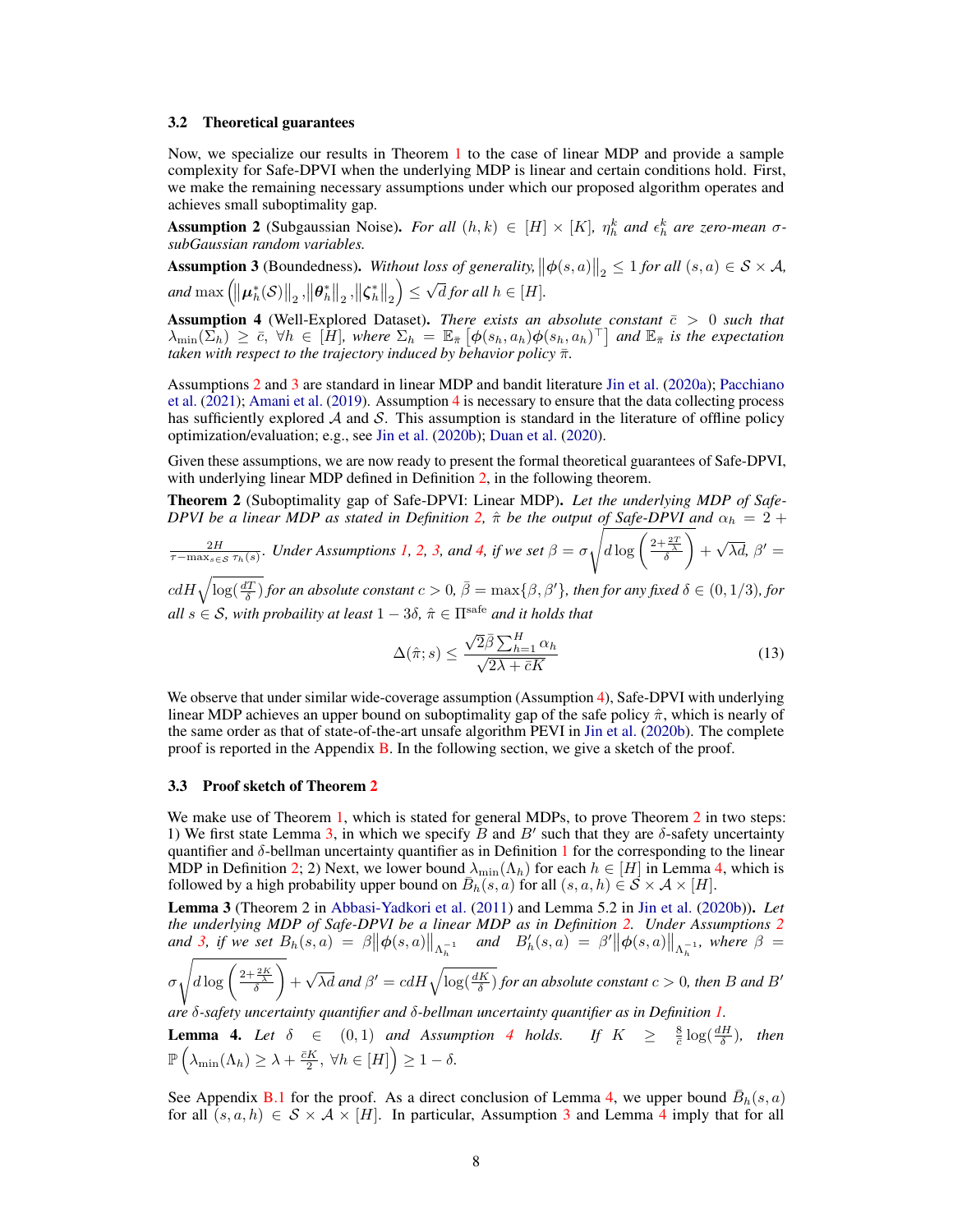<span id="page-8-1"></span>

Figure 1: Performance of Safe-DPVI with an underlying linear MDP on Inverted Pendulum. The shaded regions show standard deviation around the average over 100 realizations.

 $(s, a, h) \in S \times A \times [H]$  with probability at least  $1 - \delta$ , it holds that

$$
\|\phi(s,a)\|_{\Lambda_h^{-1}} \le \|\phi(s,a)\|_2 \sqrt{\lambda_{\max}\left(\Lambda_h^{-1}\right)}
$$

$$
= \|\phi(s,a)\|_2 \sqrt{\frac{1}{\lambda_{\min}\left(\Lambda_h\right)}} \le \sqrt{\frac{2}{2\lambda + \bar{c}K}}
$$

Now that we have established B and B', and therefore  $\overline{B}$  as defined in Theorem [1,](#page-4-0) and obtained an upper bound on  $\|\phi(s, a)\|_{\Lambda_h^{-1}}$  under Assumption [4,](#page-7-3) for when the underlying MDP of Safe-DPVI is linear, we are able to exploit the results stated in Theorem [1](#page-4-0) to establish the final bound on  $\Delta(\hat{\pi}; s)$ while  $\hat{\pi} \in \Pi^{\text{safe}}$  with high probability in Theorem [2.](#page-7-0)

## 4 Experiments

In this section, we present numerical simulations to complement and confirm our theoretical findings. We apply Safe-DPVI to the control of a simulated *Inverted Pendulum* environment from OpenAI Gym [Brockman et al.](#page-10-18) [\(2016\)](#page-10-18). We consider a pendulum with mass  $m = 1$ , length  $l = 1$ , which is actuated by torque  $u \in [-15, 15]$ . The environment's state is described by the pendulum's angular position  $\theta \in [-\pi, \pi]$  and its angular rate  $\hat{\theta} \in [-5, 5]$ . The system dynamics are defined as follows

$$
\theta_{h+1} = \theta_h + \dot{\theta}_h \delta h + \frac{3g}{2l} \sin(\theta_t) \delta h^2 + \frac{3}{ml^2} u \delta h^2,
$$
  

$$
\dot{\theta}_{h+1} = \dot{\theta}_h + \frac{3g}{2l} \sin(\theta_h) \delta h + \frac{3}{ml^2} u \delta h,
$$
 (14)

<span id="page-8-0"></span>.

where  $g = 9.8$  is the gravity constant and  $\delta h$  is the simulation step and we set it to 1.

For real numbers a and b and positive integer number n, let  $Disc([a, b], n)$  be a discretized set formed of uniformly dividing  $[a, b]$  into n intervals. We discretize the continuous state and action spaces and consider that  $S = Disc([-\pi, \pi], 10) \times Disc([-5, 5], 5)$  and  $\mathcal{A} = Disc([-15, 15], 15)$ . Thus,  $|S| = 50$  and  $|A| = 15$ . For any  $s \in S$ , let  $s(1)$  and  $s(2)$  be the corresponding pendulum's angular position and pendulum's angular rate.

We consider that the transition probability  $\mathbb{P}$ , the reward R, and the cost C do not vary during an episode. In order to induce stochasticity and parametrize  $\mathbb{P}(s'|s, a)$ , we assumed that when a torque a is chosen, an additive random torque affects it. In particular, we considered that  $\mathbb{P}(s'|s, a) = 0.8$ for s' being the closest element of  $\tilde{S}$  to the next state of playing torque a at pendulum's angular position  $s(1)$  and pendulum's angular rate  $s(2)$  according to system's dynamics in [\(14\)](#page-8-0). Moreover,  $\mathbb{P}(s'|s, a) = 0.2/4$  for s' being the closest element of S to the next state of playing torque  $a + i$ ,  $i \in$  ${-6, -3, 3, 6}$  at pendulum's angular position s(1) and pendulum's angular rate s(2) according to [\(14\)](#page-8-0). We also let  $R(s, a) = c - s(1)^2 + 0.1s(2)^2 + 0.001a^2$  for all  $(s, a) \in S \times A$ , where c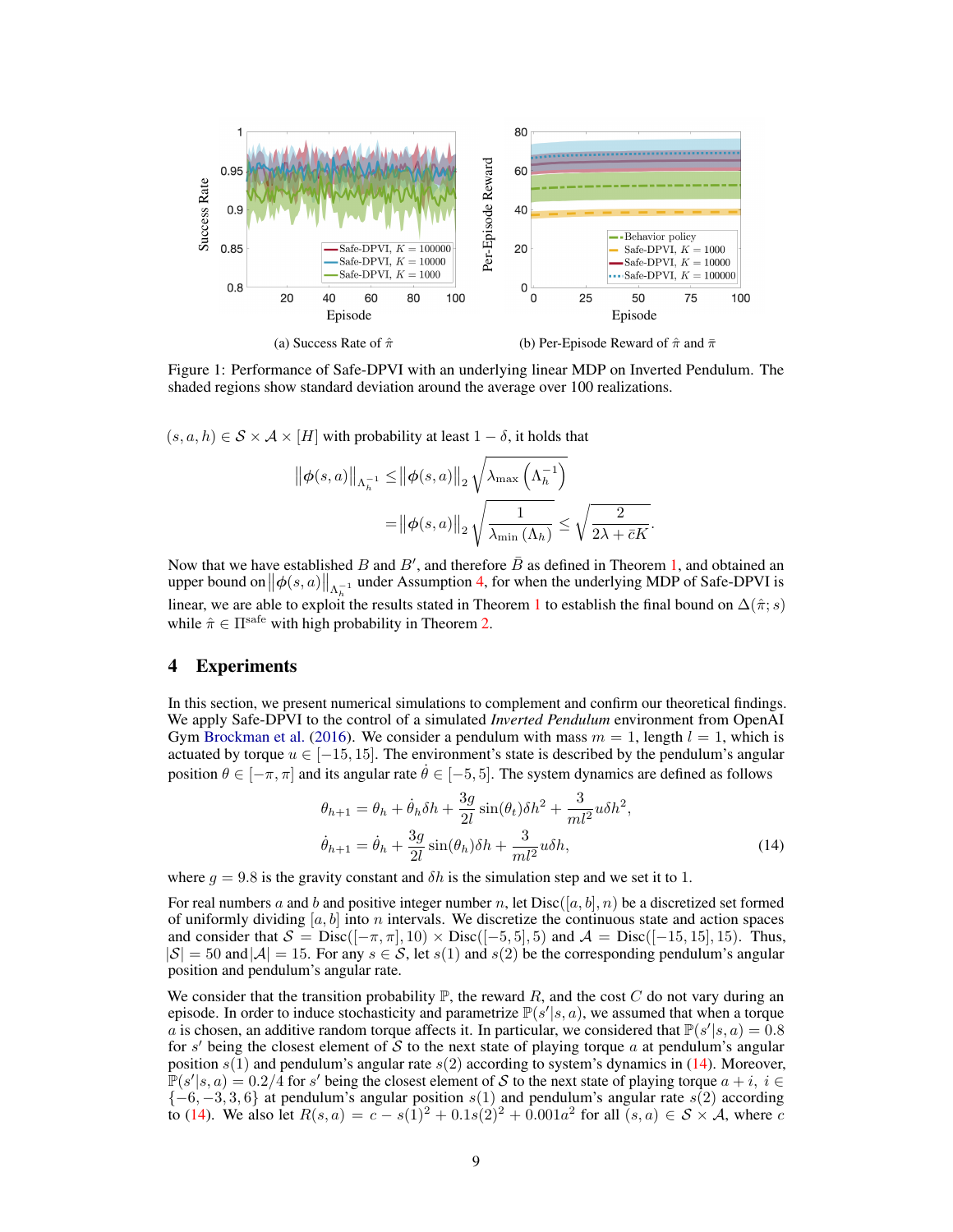is a constant that makes the rewards positive, and divided them by  $\max_{(s,a)\in S\times A} R(s,a)$ . This definition for the reward function encourages learning a controller that keeps the pendulum upright. We further defined the set of unsafe states as  $\mathcal{S}^{\text{unsafe}} = \{s \in \mathcal{S} : s(1) \notin [-\pi/3, \pi/3] \}$  and specified  $C(s, a) = \sum_{s' \in \mathcal{S}^{\text{unsafe}}} \mathbb{P}(s'|s, a)$ , and  $\tau = 0.01$ . Therefore a safe policy ensures that the expected value of the probability of moving to an unsafe state is a small value ( $\tau = 0.01$ ). We consider an underlying linear MDP with random feature maps  $\phi(s, a)$  of dimension  $d = |\mathcal{S}||\mathcal{A}|$ , and episode length  $H = 100$ .

The performance of Batch RL algorithms can vary greatly from one dataset to another. To properly assess Safe-DPVI, we repeated the following for 100 times: 1) fixed a randomly selected safe behavior policy,  $\bar{\pi}$ , used in the data collecting process, and created datasets with size  $K = 1000$ ,  $K = 10000$ , and  $K = 100000$ , on Inverted Pendulum environment discussed above; 2) implemented Safe-DPVI on each of these three datasets, and employed the output policies for 100 episodes with randomly selected initial state; 3) reported the per-episode reward and success rate, number of time-steps the pendulum was in safe states during an episode divided by the duration of each episode  $H = 100$  $H = 100$  $H = 100$ , for each of the output policies. The results shown in Figure 1 depict averages over these 100 realizations, for which we have chosen  $\delta = 0.01$ ,  $\sigma = 0.05$ ,  $\lambda = 1$ . In this figure, we have numerically confirmed the result of Theorem [2.](#page-7-0) Figure [1a](#page-8-1) showcases that the output policy  $\hat{\pi}$  is safe with high probability, and therefore the rate of unsafe states visits is low (success rate is high) and Figure [1b](#page-8-1) confirms that  $\hat{\pi}$ , for sufficiently large datasets that satisfy wide-coverage assumption (see Assumption [4\)](#page-7-3), performs near-optimally and better than the behavior policy  $\bar{\pi}$ .

### 5 Conclusion

In this paper, we developed Safe-DPVI, a safe offline RL algorithm in the setting of episodic MDPs, that performs in a pessimistic manner when 1) it constructs a conservative set of safe policies; and 2) when it selects a good policy from that conservative set in the value iteration step. We guaranteed that Safe-DPVI outputs a policy  $\hat{\pi}$  which is strictly safe in the sense that it respects the safety constraint at each time-step that it suggests an action to be played with high probability. Without assuming the sufficient coverage of the dataset or any structure for the underlying MDPs, we first established a data-dependent upper bound on the suboptimality gap of the *safe* policy Safe-DPVI returns. Then, we specialized our results to linear MDPs with appropriate assumptions on dataset being well-explored and proved a high probability upper bound on the suboptimality gap of  $\hat{\pi}$ , i.e.,  $\Delta(\hat{\pi};s) \leq$  $\frac{\sqrt{2}\bar{\beta} \sum_{h=1}^{H} \alpha_h}{\sqrt{2\lambda + cK}}$ ,  $\forall s \in S$ , which is order-wise comparable to those of its unsafe counter-parts. Finally, we implemented Safe-DPVI on Inverted Pendulum environment to empirically confirm our theoretical findings. It is an exciting future direction to find sample complexity for safe offline RL using richer function approximations with milder assumptions on *realizability* (that the underlying MDP is linear) and under appropriate assumptions on the exploratoriness of the dataset that hold in practice.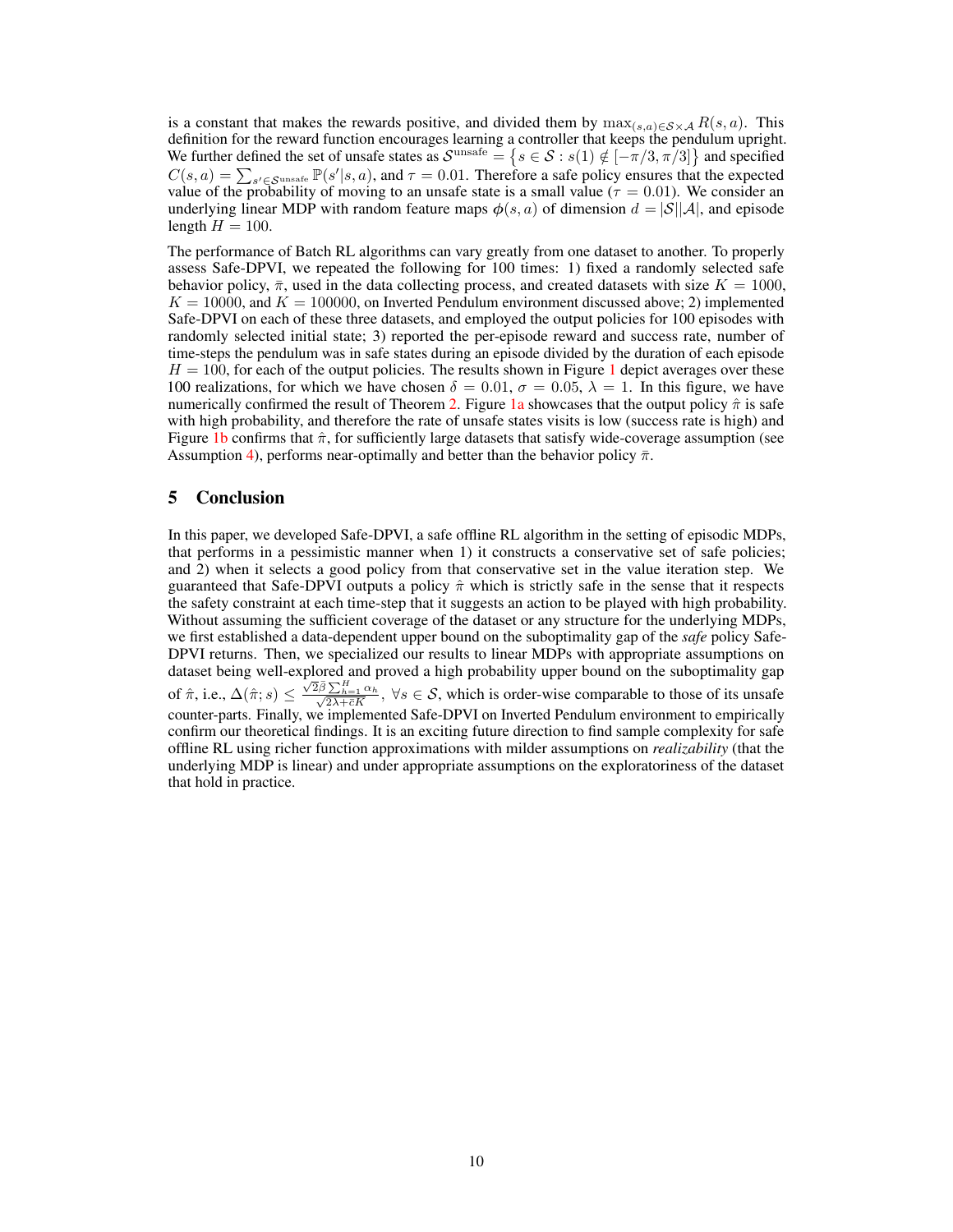### **References**

- <span id="page-10-17"></span>Abbasi-Yadkori, Y., Pál, D., and Szepesvári, C. (2011). Improved algorithms for linear stochastic bandits. In *Advances in Neural Information Processing Systems*, pages 2312–2320.
- <span id="page-10-6"></span>Abe, N., Melville, P., Pendus, C., Reddy, C. K., Jensen, D. L., Thomas, V. P., Bennett, J. J., Anderson, G. F., Cooley, B. R., Kowalczyk, M., et al. (2010). Optimizing debt collections using constrained reinforcement learning. In *Proceedings of the 16th ACM SIGKDD international conference on Knowledge discovery and data mining*, pages 75–84.
- <span id="page-10-14"></span>Amani, S., Alizadeh, M., and Thrampoulidis, C. (2019). Linear stochastic bandits under safety constraints. In *Advances in Neural Information Processing Systems*, pages 9252–9262.
- <span id="page-10-13"></span>Amani, S., Thrampoulidis, C., and Yang, L. F. (2021). Safe reinforcement learning with linear function approximation. In *International Conference on Machine Learning*, pages 243–253. PMLR.
- <span id="page-10-5"></span>Bai, Y., Xie, T., Jiang, N., and Wang, Y.-X. (2019). Provably efficient q-learning with low switching cost. *arXiv preprint arXiv:1905.12849*.
- <span id="page-10-15"></span>Bradtke, S. J. and Barto, A. G. (1996). Linear least-squares algorithms for temporal difference learning. *Machine learning*, 22(1-3):33–57.
- <span id="page-10-18"></span>Brockman, G., Cheung, V., Pettersson, L., Schneider, J., Schulman, J., Tang, J., and Zaremba, W. (2016). Openai gym. *arXiv preprint arXiv:1606.01540*.
- <span id="page-10-19"></span>Cai, Q., Yang, Z., Jin, C., and Wang, Z. (2020). Provably efficient exploration in policy optimization. In *International Conference on Machine Learning*, pages 1283–1294. PMLR.
- <span id="page-10-9"></span>Ding, D., Wei, X., Yang, Z., Wang, Z., and Jovanović, M. R. (2020a). Provably efficient safe exploration via primal-dual policy optimization. *arXiv preprint arXiv:2003.00534*.
- <span id="page-10-10"></span>Ding, D., Zhang, K., Basar, T., and Jovanovic, M. (2020b). Natural policy gradient primal-dual method for constrained markov decision processes. *Advances in Neural Information Processing Systems*, 33.
- <span id="page-10-0"></span>Duan, Y., Jia, Z., and Wang, M. (2020). Minimax-optimal off-policy evaluation with linear function approximation. In *International Conference on Machine Learning*, pages 2701–2709. PMLR.
- <span id="page-10-7"></span>Efroni, Y., Mannor, S., and Pirotta, M. (2020). Exploration-exploitation in constrained mdps. *arXiv preprint arXiv:2003.02189*.
- <span id="page-10-1"></span>Fujimoto, S., Meger, D., and Precup, D. (2019). Off-policy deep reinforcement learning without exploration. In *International Conference on Machine Learning*, pages 2052–2062. PMLR.
- <span id="page-10-8"></span>Garcelon, E., Ghavamzadeh, M., Lazaric, A., and Pirotta, M. (2020). Conservative exploration in reinforcement learning. In *International Conference on Artificial Intelligence and Statistics*, pages 1431–1441. PMLR.
- <span id="page-10-12"></span>Ghavamzadeh, M., Petrik, M., and Chow, Y. (2016). Safe policy improvement by minimizing robust baseline regret. *Advances in Neural Information Processing Systems*, 29:2298–2306.
- <span id="page-10-16"></span>Jin, C., Yang, Z., Wang, Z., and Jordan, M. I. (2020a). Provably efficient reinforcement learning with linear function approximation. In *Conference on Learning Theory*, pages 2137–2143.
- <span id="page-10-3"></span>Jin, Y., Yang, Z., and Wang, Z. (2020b). Is pessimism provably efficient for offline rl? *arXiv preprint arXiv:2012.15085*.
- <span id="page-10-11"></span>Kalagarla, K. C., Jain, R., and Nuzzo, P. (2020). A sample-efficient algorithm for episodic finitehorizon mdp with constraints. *arXiv preprint arXiv:2009.11348*.
- <span id="page-10-2"></span>Kumar, A., Fu, J., Tucker, G., and Levine, S. (2019). Stabilizing off-policy q-learning via bootstrapping error reduction. *arXiv preprint arXiv:1906.00949*.
- <span id="page-10-4"></span>Kumar, A., Zhou, A., Tucker, G., and Levine, S. (2020). Conservative q-learning for offline reinforcement learning. *arXiv preprint arXiv:2006.04779*.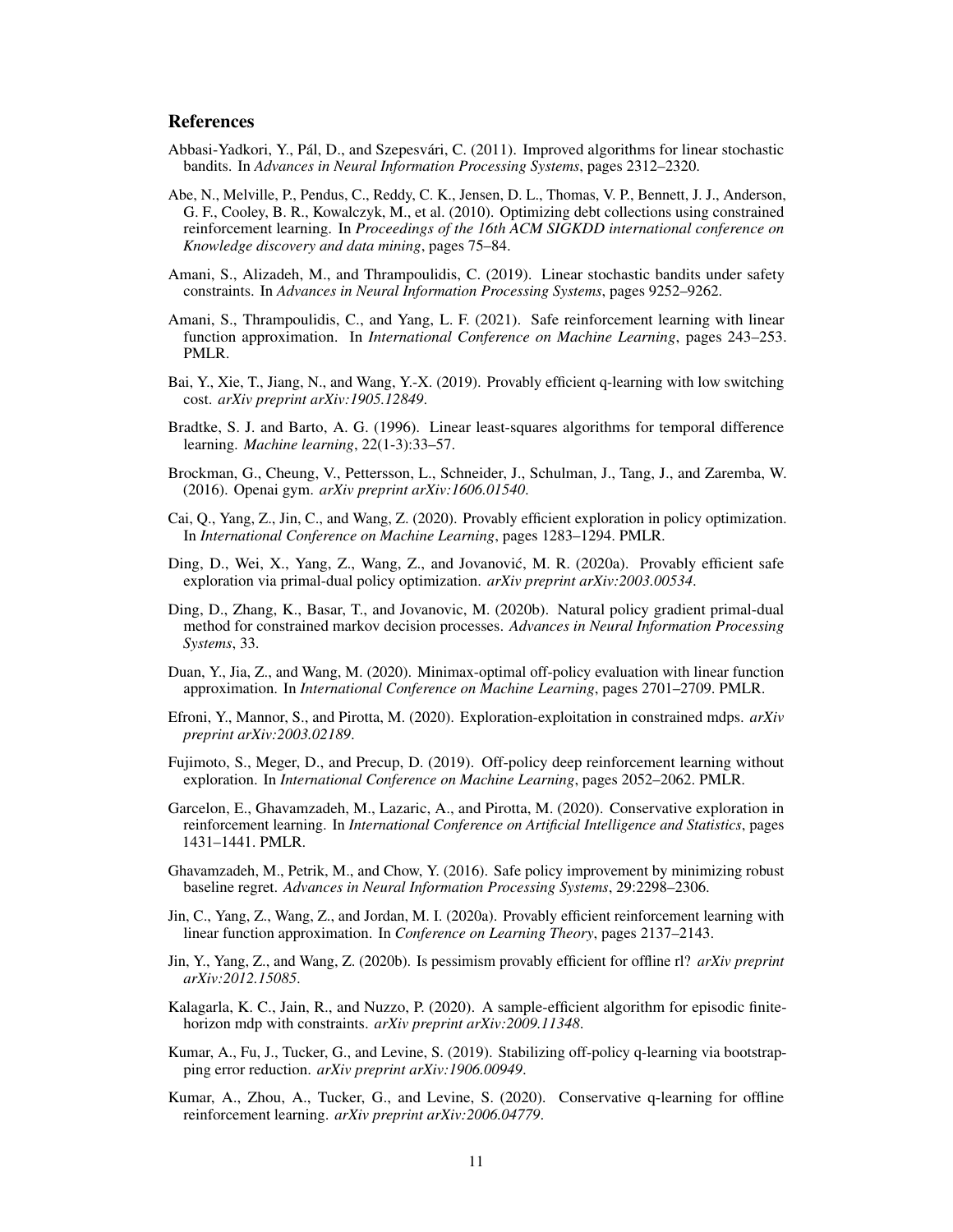- <span id="page-11-0"></span>Lange, S., Gabel, T., and Riedmiller, M. (2012). Batch reinforcement learning. In *Reinforcement learning*, pages 45–73. Springer.
- <span id="page-11-13"></span>Laroche, R., Trichelair, P., and Des Combes, R. T. (2019). Safe policy improvement with baseline bootstrapping. In *International Conference on Machine Learning*, pages 3652–3661. PMLR.
- <span id="page-11-12"></span>Liu, T., Zhou, R., Kalathil, D., Kumar, P., and Tian, C. (2021). Learning policies with zero or bounded constraint violation for constrained mdps. *arXiv preprint arXiv:2106.02684*.
- <span id="page-11-17"></span>Pacchiano, A., Ghavamzadeh, M., Bartlett, P., and Jiang, H. (2021). Stochastic bandits with linear constraints. In *International Conference on Artificial Intelligence and Statistics*, pages 2827–2835. PMLR.
- <span id="page-11-10"></span>Qiu, S., Wei, X., Yang, Z., Ye, J., and Wang, Z. (2020). Upper confidence primal-dual optimization: Stochastically constrained markov decision processes with adversarial losses and unknown transitions. *arXiv preprint arXiv:2003.00660*.
- <span id="page-11-7"></span>Rafailov, R., Yu, T., Rajeswaran, A., and Finn, C. (2020). Offline reinforcement learning from images with latent space models. *arXiv preprint arXiv:2012.11547*.
- <span id="page-11-15"></span>Srinivasan, K., Eysenbach, B., Ha, S., Tan, J., and Finn, C. (2020). Learning to be safe: Deep rl with a safety critic. *arXiv preprint arXiv:2010.14603*.
- <span id="page-11-16"></span>Thananjeyan, B., Balakrishna, A., Nair, S., Luo, M., Srinivasan, K., Hwang, M., Gonzalez, J. E., Ibarz, J., Finn, C., and Goldberg, K. (2021). Recovery rl: Safe reinforcement learning with learned recovery zones. *IEEE Robotics and Automation Letters*, 6(3):4915–4922.
- <span id="page-11-14"></span>Thomas, P., Theocharous, G., and Ghavamzadeh, M. (2015). High confidence policy improvement. In *International Conference on Machine Learning*, pages 2380–2388. PMLR.
- <span id="page-11-19"></span>Tropp, J. A. (2015). An introduction to matrix concentration inequalities. *arXiv preprint arXiv:1501.01571*.
- <span id="page-11-8"></span>Turchetta, M., Kolobov, A., Shah, S., Krause, A., and Agarwal, A. (2020). Safe reinforcement learning via curriculum induction. *arXiv preprint arXiv:2006.12136*.
- <span id="page-11-1"></span>Wang, R., Foster, D. P., and Kakade, S. M. (2020). What are the statistical limits of offline rl with linear function approximation? *arXiv preprint arXiv:2010.11895*.
- <span id="page-11-11"></span>Xu, T., Liang, Y., and Lan, G. (2020). A primal approach to constrained policy optimization: Global optimality and finite-time analysis. *arXiv preprint arXiv:2011.05869*.
- <span id="page-11-18"></span>Yang, L. and Wang, M. (2019). Sample-optimal parametric q-learning using linearly additive features. In *International Conference on Machine Learning*, pages 6995–7004. PMLR.
- <span id="page-11-2"></span>Yang, M., Nachum, O., Dai, B., Li, L., and Schuurmans, D. (2020). Off-policy evaluation via the regularized lagrangian. *Advances in Neural Information Processing Systems*, 33.
- <span id="page-11-5"></span>Yin, M., Bai, Y., and Wang, Y.-X. (2021). Near-optimal provable uniform convergence in offline policy evaluation for reinforcement learning. In *International Conference on Artificial Intelligence and Statistics*, pages 1567–1575. PMLR.
- <span id="page-11-4"></span>Yin, M. and Wang, Y.-X. (2020). Asymptotically efficient off-policy evaluation for tabular reinforcement learning. In *International Conference on Artificial Intelligence and Statistics*, pages 3948–3958. PMLR.
- <span id="page-11-6"></span>Yu, T., Thomas, G., Yu, L., Ermon, S., Zou, J., Levine, S., Finn, C., and Ma, T. (2020). Mopo: Model-based offline policy optimization. *arXiv preprint arXiv:2005.13239*.
- <span id="page-11-3"></span>Zhang, R., Dai, B., Li, L., and Schuurmans, D. (2020). Gendice: Generalized offline estimation of stationary values. *arXiv preprint arXiv:2002.09072*.
- <span id="page-11-9"></span>Zheng, L. and Ratliff, L. J. (2020). Constrained upper confidence reinforcement learning. *arXiv preprint arXiv:2001.09377*.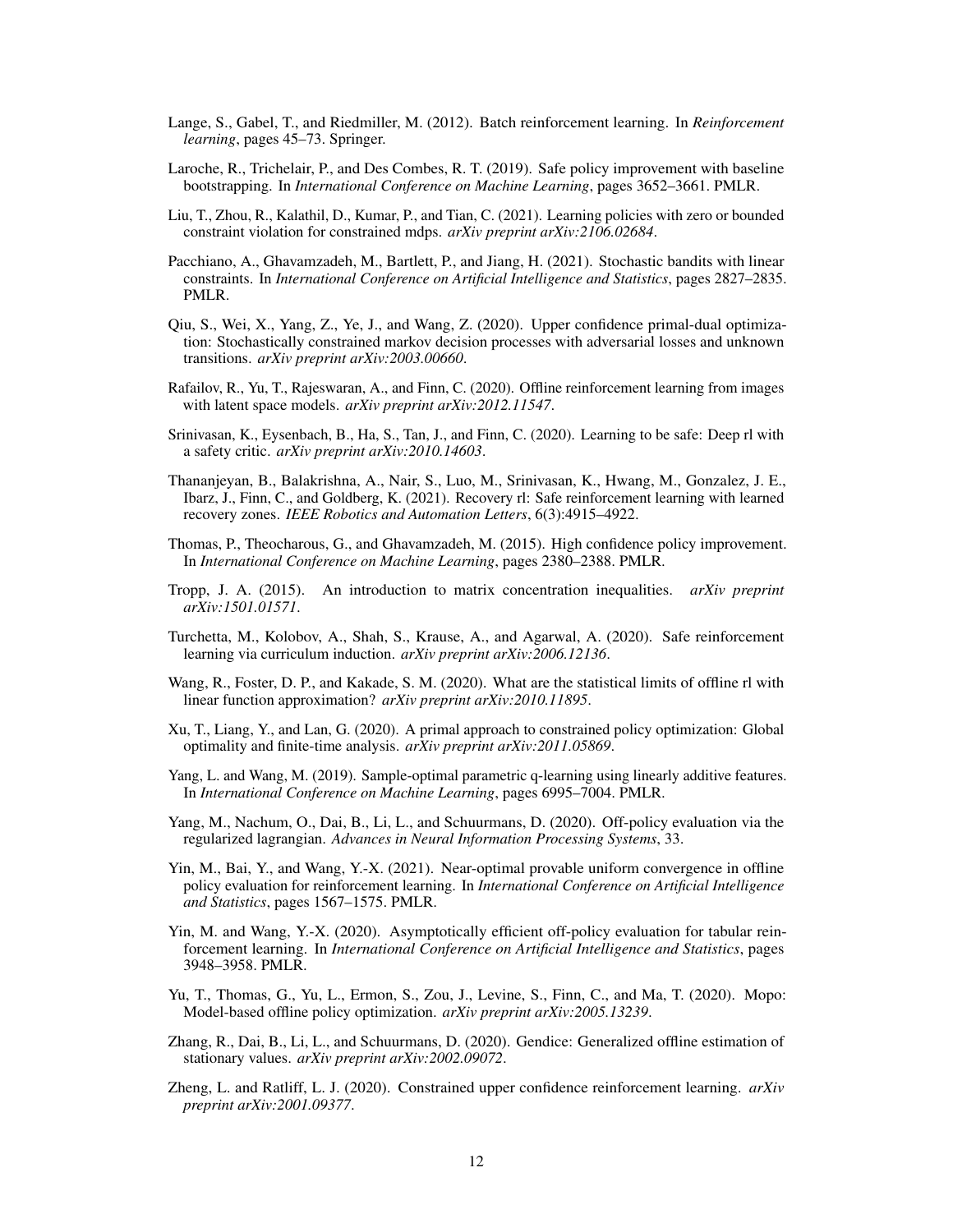# A Analysis of Safe-DPVI

In this section, we first prove Lemma [1](#page-5-1) and then prove the three points stated in Theorem [1.](#page-4-0)

### <span id="page-12-0"></span>A.1 Proof of Lemma [1](#page-5-1)

First, we summarize Lemma A.1 in [Jin et al.](#page-10-3) [\(2020b\)](#page-10-3) and Lemma 4.2 in [Cai et al.](#page-10-19) [\(2020\)](#page-10-19) in the following lemma.

<span id="page-12-2"></span>Lemma 5. *Let* π *and* π <sup>0</sup> *be two arbitrary policies and let* Q *be any given Q-function such that*  $V_h(s) = \mathbb{E}_{a \sim \pi_h(.|s)} [Q_h(s, a)]$  for all  $(s, h) \in S \times [H]$ *. Then* 

$$
V_{1}(s) - V_{1}^{\pi'}(s) = \sum_{h=1}^{H} \mathbb{E} \left[ \mathbb{E}_{a \sim \pi_{h}(.|s_{h})} \left[ Q_{h}(s_{h}, a) \right] - \mathbb{E}_{a \sim \pi'_{h}(.|s_{h})} \left[ Q_{h}(s_{h}, a) \right] \Big| s_{1} = s, \pi' \right] + \sum_{h=1}^{H} \mathbb{E} \left[ Q_{h}(s_{h}, a_{h}) - [\mathbb{B}_{h}V_{h+1}](s_{h}, a_{h}) \Big| s_{1} = s, \pi' \right].
$$
 (15)

Recall the definition of suboptimality gap  $\Delta(\pi; s)$  in [\(5\)](#page-2-0). We have

$$
\Delta(\hat{\pi}; s) = \underbrace{V_1^*(s) - \hat{V}_1(s)}_{\text{Term I}} + \hat{V}_1(s) - V_1^{\hat{\pi}}(s).
$$
\n(16)

Let  $\pi = \pi' = \hat{\pi}$ . Thus, applying Lemma [5,](#page-12-2) we have

$$
\hat{V}_{1}(s) - V_{1}^{\hat{\pi}}(s) = \min \left\{ \mathbb{E}_{a \sim \hat{\pi}_{1}(.|s)} \left[ \hat{Q}_{1}(s, a) \right], H \right\} - V_{1}^{\hat{\pi}}(s)
$$
\n
$$
\leq \mathbb{E}_{a \sim \hat{\pi}_{1}(.|s)} \left[ \hat{Q}_{1}(s, a) \right] - V_{1}^{\hat{\pi}}(s)
$$
\n
$$
= \sum_{h=1}^{H} \mathbb{E} \left[ \hat{Q}_{h}(s_{h}, a_{h}) - [\mathbb{B}_{h} \bar{V}_{h+1}](s_{h}, a_{h}) \Big| s_{1} = s, \hat{\pi} \right]
$$
\n
$$
\leq \sum_{h=1}^{H} \mathbb{E} \left[ \hat{Q}_{h}(s_{h}, a_{h}) - [\mathbb{B}_{h} \hat{V}_{h+1}](s_{h}, a_{h}) \Big| s_{1} = s, \hat{\pi} \right]
$$
\n
$$
= \sum_{h=1}^{H} \mathbb{E} \left[ -\iota_{h}(s_{h}, a_{h}) \Big| s_{1} = s, \hat{\pi} \right] = \text{Term II.}
$$
\n(17)

#### <span id="page-12-1"></span>A.2 Proof of Lemma [2](#page-5-0)

First note that

$$
[\hat{\mathbb{B}}_h \hat{V}_{h+1}](s, a) - [\mathbb{B}_h \hat{V}_{h+1}](s, a) = [\hat{\mathbb{B}}_h \hat{V}_{h+1}](s, a) - R_h(s, a) - [\mathbb{P}_h \hat{V}_{h+1}](s, a)
$$
  
\n
$$
= [\hat{\mathbb{B}}_h \hat{V}_{h+1}](s, a) - Q_h^{\pi}(s, a) + Q_h^{\pi}(s, a) - R_h(s, a) - [\mathbb{P}_h \hat{V}_{h+1}](s, a)
$$
  
\n
$$
= [\hat{\mathbb{B}}_h \hat{V}_{h+1}](s, a) - Q_h^{\pi}(s, a) + R_h(s, a) + [\mathbb{P}_h V_{h+1}^{\pi}](s, a) - R_h(s, a) - [\mathbb{P}_h \hat{V}_{h+1}](s, a)
$$
  
\n
$$
= [\hat{\mathbb{B}}_h \hat{V}_{h+1}](s, a) - Q_h^{\pi}(s, a) - \left[\mathbb{P}_h \left(\hat{V}_{h+1} - V_{h+1}^{\pi}\right)\right](s, a).
$$
  
\n(18)

Thus, if B' is a  $\delta$ -bellman uncertainty quantifier, then for any policy  $\pi$  and  $(s, a, h) \in S \times A \times [H]$ , with probability at least  $1 - \delta$ , it holds that

<span id="page-12-3"></span>
$$
\left| \left[ \hat{\mathbb{B}}_h \hat{V}_{h+1} \right](s, a) - Q_h^{\pi}(s, a) - \left[ \mathbb{P}_h \left( \hat{V}_{h+1} - V_{h+1}^{\pi} \right) \right](s, a) \right| \le B_h'(s, a). \tag{19}
$$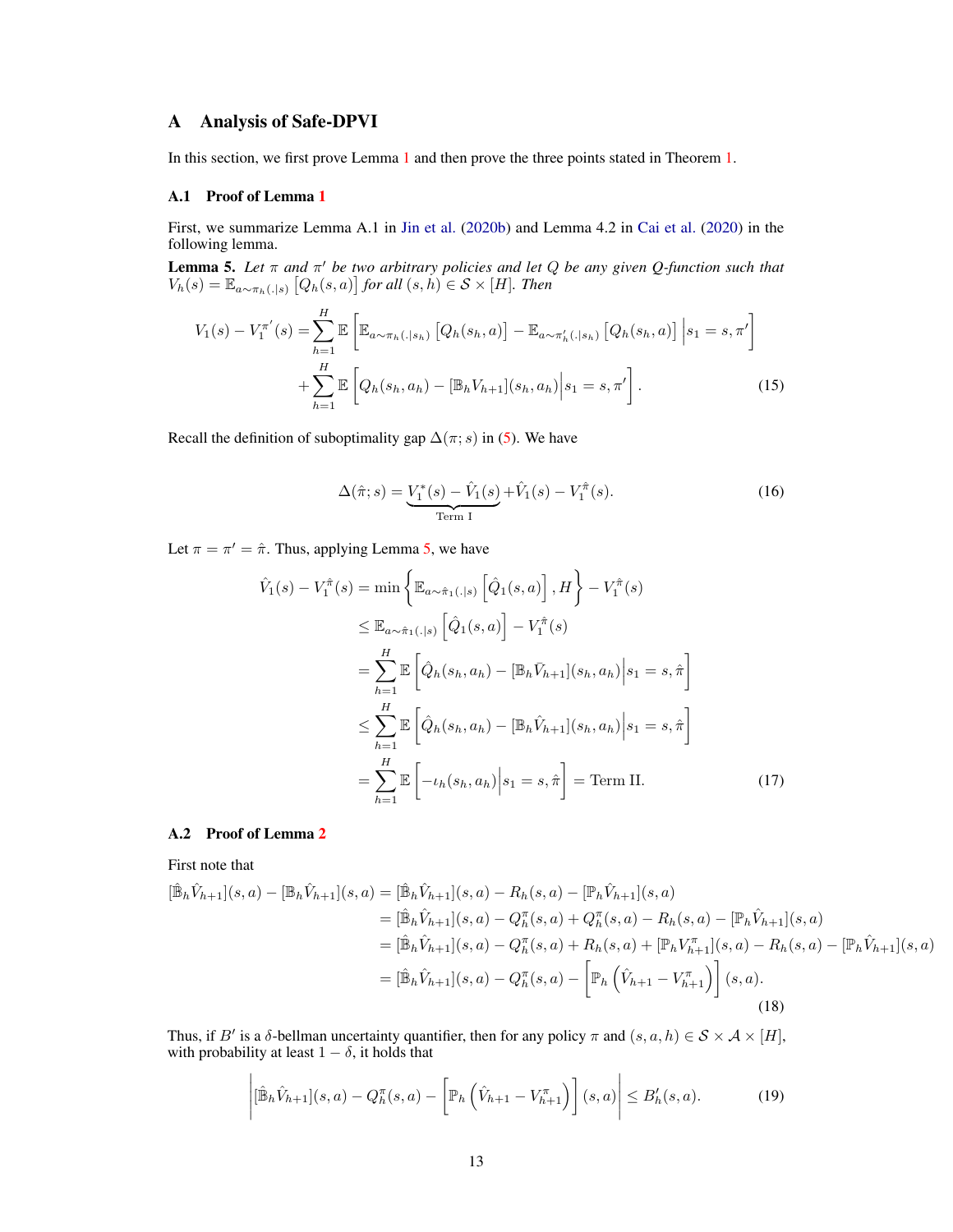Now, we start the formal proof of the lemma. We prove this lemma by induction. First, we prove the base case at time-step  $H + 1$ . The statement holds for  $H + 1$  because  $F_{H+1}(s) = 0 = V_{H+1}^*(s) =$  $\hat{V}_{H+1}(s) = 0$ . Now, suppose the statement holds for time-step  $h + 1$ . We prove it also holds for time-step  $h$ . We consider the following two cases:

1) If 
$$
\pi_h^*(.|s) \in \hat{\Gamma}_h(s)
$$
, we have  
\n
$$
\hat{V}_h(s) + F_h(s) = \min \left\{ \mathbb{E}_{a \sim \hat{\pi}_h(.|s)} \left[ \hat{Q}_h(s, a) \right], H \right\} + F_h(s)
$$
\n
$$
\geq \min \left\{ \mathbb{E}_{a \sim \hat{\pi}_h(.|s)} \left[ \hat{Q}_h(s, a) \right], H \right\} + \sum_{h'=h}^H \alpha_{h'} \mathbb{E} \left[ \bar{B}_{h'}(s_{h'}, a_{h'}) | s_h = s, \pi^* \right]
$$
\n
$$
\geq \min \left\{ \mathbb{E}_{a \sim \pi_h^*(.|s)} \left[ \hat{Q}_h(s, a) \right], H \right\} + \sum_{h'=h}^H \alpha_{h'} \mathbb{E} \left[ \bar{B}_{h'}(s_{h'}, a_{h'}) | s_h = s, \pi^* \right]
$$
\n
$$
\geq \min \left\{ \mathbb{E}_{a \sim \pi_h^*(.|s)} \left[ Q_h^*(s, a) + \left[ \mathbb{P}_h \left( \hat{V}_{h+1} - V_{h+1}^* \right) \right] (s, a) - 2B_h'(s, a) \right], H \right\}
$$
\n
$$
+ \sum_{h'=h}^H \alpha_{h'} \mathbb{E} \left[ \bar{B}_{h'}(s_{h'}, a_{h'}) | s_h = s, \pi^* \right] \qquad \text{(Eqn. (19))}
$$
\n
$$
\geq \min \left\{ \mathbb{E}_{a \sim \pi_h^*(.|s)} \left[ Q_h^*(s, a) + \alpha_h \bar{B}_h(s, a) - 2B_h(s, a) \right], H \right\} \qquad \text{(Induction assumption)}
$$
\n
$$
\geq \min \left\{ \mathbb{E}_{a \sim \pi_h^*(.|s)} \left[ Q_h^*(s, a) + (\alpha_h - 2) \bar{B}_h(s, a) \right], H \right\}
$$
\n
$$
= \min \left\{ V_h^*(s), H \right\}
$$
\n
$$
\neq \mathbf{x}
$$
 is true because  $\alpha_h \geq 2$ .

2) Now, we focus on the other case when  $\pi_h^*(.|s) \notin \hat{\Gamma}_h(s)$ , which means

<span id="page-13-0"></span>
$$
\mathbb{E}_{a \sim \pi_h^*(.|s)} \left[ u_h^c(s, a) \right] > \tau. \tag{20}
$$

Let 
$$
\tilde{\pi}_h(.|s) := \gamma_h(s)\pi_h^*(.|s) + (1 - \gamma_h(s))\pi_h^0(.|s)
$$
, where  $\gamma_h(s) := \left\{\max \gamma \in [0,1] : \gamma \pi_h^*(.|s) + (1 - \gamma)\pi_h^0(.|s) \in \hat{\Gamma}_h(s)\right\}.$  (21)

Now, we show that  $\gamma_h(s) \geq \frac{\tau - \tau_h(s)}{\tau - \tau_h(s) + 2\mathbb{F}}$  $\frac{\tau-\tau_h(s)}{\tau-\tau_h(s)+2\mathbb{E}_{a\sim\pi_h^*(.|s)}[\bar{B}_h(s,a)]}$ , which eventually leads to a proper value for  $\alpha_h$  that guarantees for all  $s \in \mathcal{S}$ , with probability at least  $1-2\delta$ , it holds that  $\hat{V}_h(s) + F_h(s) \geq V_h^*(s)$ . Definitions of  $\gamma_h(s)$  in [\(21\)](#page-13-0) and the estimated safe set  $\hat{\Gamma}_h(s)$  in [\(6\)](#page-4-2) imply that

$$
\mathbb{E}_{a \sim \tilde{\pi}_h(.|s)} \left[ u_h^c(s, a) \right] = \gamma_h(s) \mathbb{E}_{a \sim \pi_h^*(.|s)} \left[ u_h^c(s, a) \right] + (1 - \gamma_h(s)) \mathbb{E}_{a \sim \pi_h^0(.|s)} \left[ u_h^c(s, a) \right]
$$
  
=  $\gamma_h(s) \mathbb{E}_{a \sim \pi_h^*(.|s)} \left[ u_h^c(s, a) \right] + (1 - \gamma_h(s)) \tau_h(s)$   
 $\leq \tau.$  (22)

Thus

<span id="page-13-2"></span><span id="page-13-1"></span>
$$
0 < \gamma_h(s) = \frac{\tau - \tau_h(s)}{\mathbb{E}_{a \sim \pi_h^*(.|s)} \left[ u_h^c(s, a) \right] - \tau_h(s)} < 1. \tag{23}
$$

Recall the definition of  $\Gamma_h^{\text{safe}}(s)$  in [\(2\)](#page-2-1) and note that  $\pi_h^*(.|s) \in \Gamma_h^{\text{safe}}(s)$ . Due to the definition  $\delta$ -safety uncertainty quantifier B, for all  $(s, a, h) \in S \times A \times [H]$ , with probability at least  $1 - \delta$ , it holds that

$$
\mathbb{E}_{a \sim \pi_h^*(.|s)} \left[ u_h^c(s, a) \right] \leq \mathbb{E}_{a \sim \pi_h^*(.|s)} \left[ \hat{C}_h(s, a) + B_h(s, a) \right]
$$
  
\n
$$
\leq \mathbb{E}_{a \sim \pi_h^*(.|s)} \left[ C_h(s, a) + 2B_h(s, a) \right]
$$
  
\n
$$
\leq \tau + 2\mathbb{E}_{a \sim \pi_h^*(.|s)} \left[ B_h(s, a) \right] \qquad (\pi_h^*(.|s) \in \Gamma_h^{\text{safe}}(s))
$$
  
\n
$$
\leq \tau + 2\mathbb{E}_{a \sim \pi_h^*(.|s)} \left[ \bar{B}_h(s, a) \right]. \qquad (\mathcal{A})
$$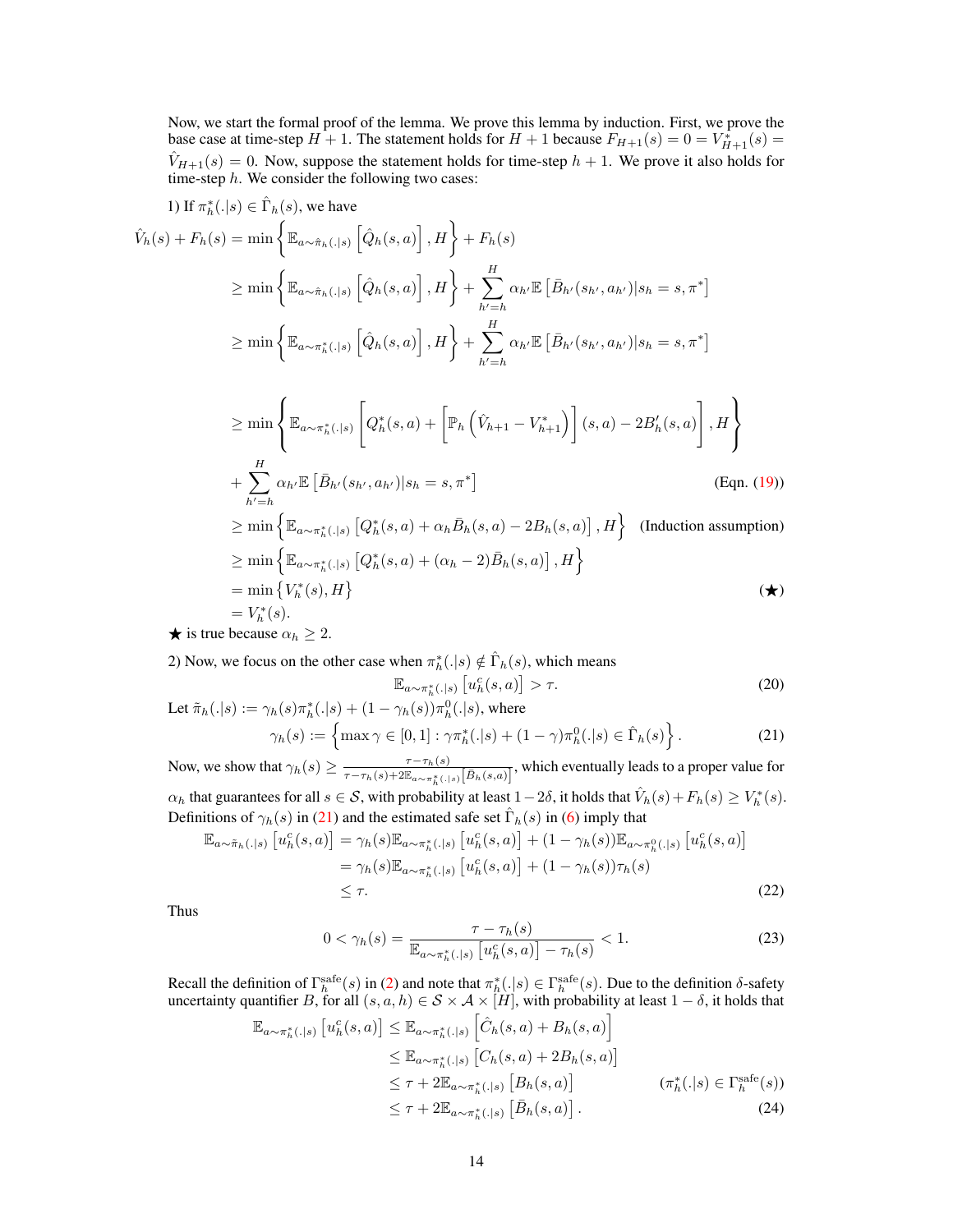Combining  $(23)$  and  $(24)$ , we conclude that

<span id="page-14-0"></span>
$$
\gamma_h(s) \ge \frac{\tau - \tau_h(s)}{\tau - \tau_h(s) + 2\mathbb{E}_{a \sim \pi_h^*(.|s)}\left[\bar{B}_h(s, a)\right]}.
$$
\n(25)

We have

$$
\hat{V}_{h}(s) + F_{h}(s) = \min \left\{ \mathbb{E}_{a \sim \hat{\pi}_{h}(.|s)} \left[ \hat{Q}_{h}(s, a) \right], H \right\} + F_{h}(s)
$$
\n
$$
= \min \left\{ \mathbb{E}_{a \sim \hat{\pi}_{h}(.|s)} \left[ \left\{ \left[ \hat{\mathbb{B}}_{h} \hat{V}_{h+1} \right] (s, a) - B'_{h}(s, a) \right\}^{+} \right], H \right\} + F_{h}(s)
$$
\n
$$
\geq \min \left\{ \mathbb{E}_{a \sim \hat{\pi}_{h}(.|s)} \left[ \left\{ \left[ \hat{\mathbb{B}}_{h} \hat{V}_{h+1} \right] (s, a) - B'_{h}(s, a) \right\}^{+} \right], H \right\} + F_{h}(s)
$$
\n
$$
\geq \min \left\{ \mathbb{E}_{a \sim \hat{\pi}_{h}(.|s)} \left[ \left[ \hat{\mathbb{B}}_{h} \hat{V}_{h+1} \right] (s, a) - B'_{h}(s, a) \right], H \right\} + F_{h}(s)
$$
\n
$$
= \min \left\{ \gamma_{h}(s) \mathbb{E}_{a \sim \pi_{h}^{s}(.|s)} \left[ \left[ \hat{\mathbb{B}}_{h} \hat{V}_{h+1} \right] (s, a) - B'_{h}(s, a) \right] \right.
$$
\n
$$
+ (1 - \gamma_{h}(s)) \mathbb{E}_{a \sim \pi_{h}^{0}(.|s)} \left[ \left[ \hat{\mathbb{B}}_{h} \hat{V}_{h+1} \right] (s, a) - B'_{h}(s, a) \right], H \right\} + F_{h}(s)
$$
\n
$$
\geq \min \left\{ \gamma_{h}(s) \left( \mathbb{E}_{a \sim \pi_{h}^{s}(.|s)} \left[ \left[ \hat{\mathbb{B}}_{h} \hat{V}_{h+1} \right] (s, a) - B'_{h}(s, a) \right] + F_{h}(s) \right) \right.
$$
\n
$$
+ (1 - \gamma_{h}(s)) \left( \mathbb{E}_{a \sim \pi_{h}^{0}(.|s)} \left[ \left[ \hat{\mathbb{B}}_{h} \hat{V}_{h+1} \right] (s, a
$$

 $\bigstar$  is true because  $(1 - \gamma_h(s)) \geq 0$  and

$$
\mathbb{E}_{a\sim\pi_h^0(.|s)}\left[ [\hat{\mathbb{B}}_h\hat{V}_{h+1}](s,a) - B'_h(s,a) \right] + F_h(s) \geq \mathbb{E}_{a\sim\pi_h^0(.|s)}\left[ Q_h^0(s,a) + \left[ \mathbb{P}_h\left(\hat{V}_{h+1} - V_{h+1}^0\right) \right](s,a) - 2B'_h(s,a) \right] + F_h(s)
$$
\n(Equation (19))

\n
$$
\geq \mathbb{E}_{a\sim\pi_h^0(.|s)}\left[ Q_h^0(s,a) + \left[ \mathbb{P}_h\left(\hat{V}_{h+1} - V_{h+1}^0\right) \right](s,a) - 2B'_h(s,a) \right]
$$
\n
$$
+ \sum_{h'=h}^H \alpha_{h'} \mathbb{E}\left[ \bar{B}_{h'}(s_{h'}, a_{h'})|s_h = s, \pi^0 \right] \text{ (Equation (8))}
$$
\n
$$
\geq \mathbb{E}_{a\sim\pi_h^0(.|s)}\left[ Q_h^0(s,a) + \alpha_h \bar{B}_h(s,a) - 2B'_h(s,a) \right]
$$
\n(Induction assumption)

\n
$$
\geq \mathbb{E}_{a\sim\pi_h^0(.|s)}\left[ Q_h^0(s,a) + (\alpha_h - 2)\bar{B}_h(s,a) \right]
$$
\n(Induction assumption)

\n
$$
\geq \mathbb{E}_{a\sim\pi_h^0(.|s)}\left[ Q_h^0(s,a) \right] \qquad (\alpha_h \geq 2)
$$
\n
$$
\geq 0.
$$

 $\star \star$  is true because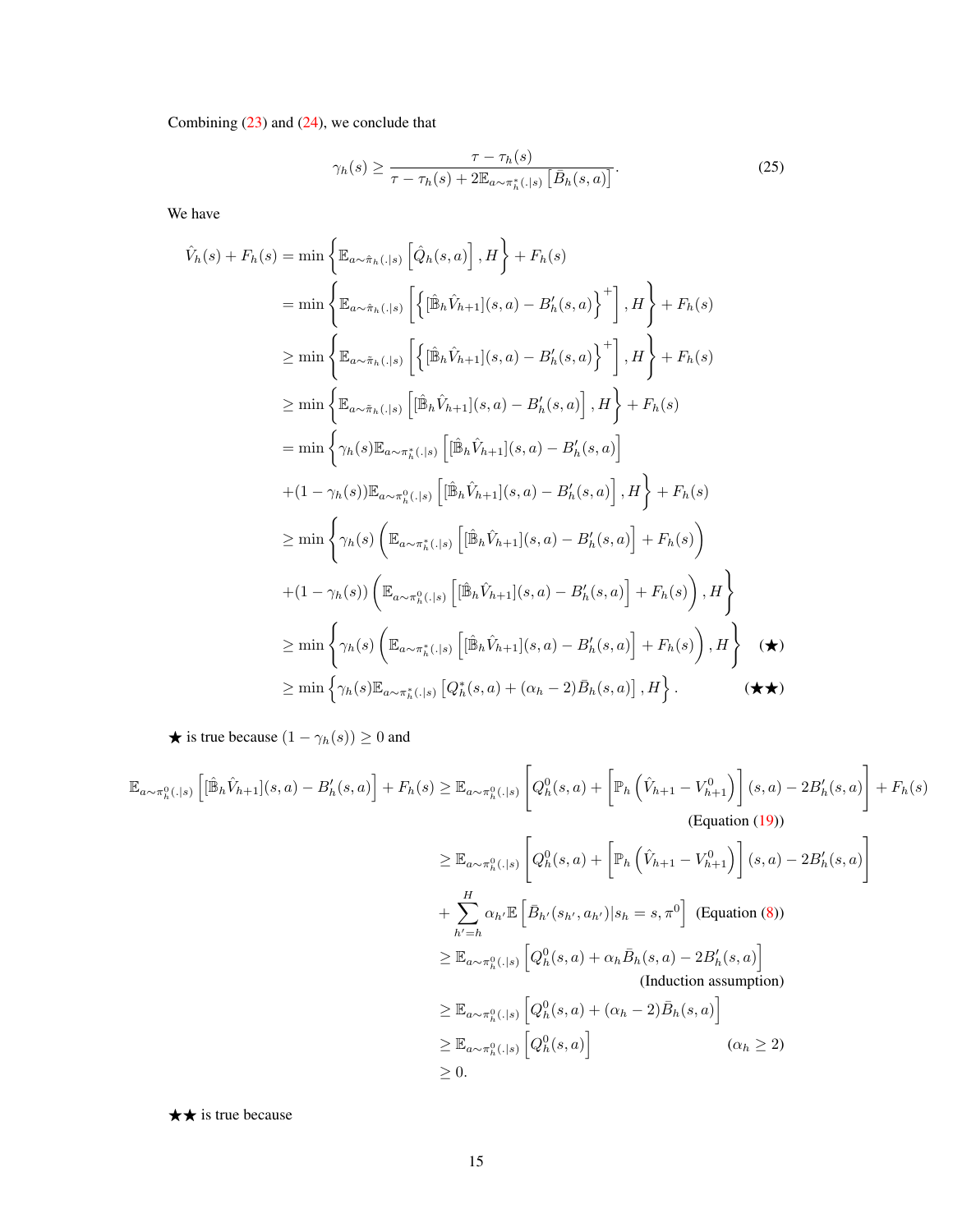$$
\mathbb{E}_{a \sim \pi_h^*(.|s)} \left[ [\hat{\mathbb{B}}_h \hat{V}_{h+1}](s, a) - B'_h(s, a) \right] + F_h(s) \geq \mathbb{E}_{a \sim \pi_h^*(.|s)} \left[ Q_h^*(s, a) + \left[ \mathbb{P}_h \left( \hat{V}_{h+1} - V_{h+1}^* \right) \right] (s, a) - 2B'_h(s, a) \right] + F_h(s)
$$
\n(Equation (19))

\n
$$
\geq \mathbb{E}_{a \sim \pi_h^*(.|s)} \left[ Q_h^*(s, a) + \left[ \mathbb{P}_h \left( \hat{V}_{h+1} - V_{h+1}^* \right) \right] (s, a) - 2B'_h(s, a) \right]
$$
\n
$$
+ \sum_{h'=h}^{H} \alpha_{h'} \mathbb{E} \left[ \bar{B}_{h'}(s_{h'}, a_{h'}) | s_h = s, \pi^* \right] \text{ (Equation (8))}
$$
\n
$$
\geq \mathbb{E}_{a \sim \pi_h^*(.|s)} \left[ Q_h^*(s, a) + \alpha_h \bar{B}_h(s, a) - 2B'_h(s, a) \right]
$$
\n(Induction assumption)

\n
$$
\geq \mathbb{E}_{a \sim \pi_h^*(.|s)} \left[ Q_h^*(s, a) + \alpha_h \bar{B}_h(s, a) - 2B'_h(s, a) \right].
$$

Now, we continue from  $\bigstar \bigstar$  and observe that  $\hat{V}_h(s) + F_h(s) \geq V_h^*(s)$  if and only if

$$
\gamma_h(s) \mathbb{E}_{a \sim \pi_h^*(.|s)} \left[ Q_h^*(s, a) + (\alpha_h - 2) \bar{B}_h(s, a) \right] \ge V_h^*(s)
$$
\n
$$
\stackrel{\text{(25)}}{\iff} \frac{(\tau - \tau_h(s)) V_h^*(s) + (\tau - \tau_h(s)) \mathbb{E}_{a \sim \pi_h^*(.|s)} \left[ (\alpha_h - 2) \bar{B}_h(s, a) \right]}{\tau - \tau_h(s) + 2 \mathbb{E}_{a \sim \pi_h^*(.|s)} \left[ \bar{B}_h(s, a) \right]} \ge V_h^*(s)
$$
\n
$$
\Leftrightarrow (\alpha_h - 2) (\tau - \tau_h(s)) \mathbb{E}_{a \sim \pi_h^*(.|s)} \left[ \bar{B}_h(s, a) \right] \ge 2 \mathbb{E}_{a \sim \pi_h^*(.|s)} \left[ \bar{B}_h(s, a) \right] V_h^*(s)
$$
\n
$$
\stackrel{H \ge V_h^*(s)}{\iff} (\alpha_h - 2) (\tau - \tau_h(s)) \mathbb{E}_{a \sim \pi_h^*(.|s)} \left[ \bar{B}_h(s, a) \right] \ge 2 \mathbb{E}_{a \sim \pi_h^*(.|s)} \left[ \bar{B}_h(s, a) \right] H
$$
\n
$$
\Leftrightarrow \alpha_h \ge 2 + \frac{2H}{\tau - \tau_h(s)}
$$

as desired.

#### <span id="page-15-0"></span>A.3 Proof of Theorem [1](#page-4-0)

**Proof of point [1](#page-4-0) of Theorem 1** Recall the definition of  $\hat{\Gamma}_h(s)$  in [\(6\)](#page-4-2). Since B is a  $\delta$ -safety uncertainty quantifier, thus for all  $(s, a, h) \in S \times A \times [H]$ ,  $u_h^c(s, a)$  is an upper bound on  $C_h(s, a)$ with probability at least  $1 - \delta$ . Thus, one of the following two cases occurs:

1.  $\hat{\pi}_h(.|s) = \pi_h^0(.|s)$ , which implies that

$$
\mathbb{E}_{a \sim \hat{\pi}_h(.|s)} \left[ C_h(s, a) \right] = \tau_h(s) < \tau. \tag{26}
$$

 $2. \ \hat{\pi}_h(.|s) \in \left\{\theta(.|s) \in \Delta_{\mathcal{A}} : \mathbb{E}_{a \sim \theta(.|s)} \left[u^c_h(s,a)\right] \leq \tau\right\}$ , which implies that with probability at least  $1 - \delta$ , it holds that

$$
\mathbb{E}_{a \sim \hat{\pi}_h(.|s)} \left[ C_h(s, a) \right] \le \mathbb{E}_{a \sim \hat{\pi}_h(.|s)} \left[ u_h^c(s, a) \right] \le \tau,
$$
\n(27)

This concludes point 1 of Theorem [1.](#page-4-0)

**Proof of point 2 of Theorem [1](#page-4-0)** Note that if  $[\hat{\mathbb{B}}_h \hat{V}_{h+1}](s, a) - B'_h(s, a) < 0$ , then  $\hat{Q}_h(s, a) = 0$ and therefore  $-\iota_h(s, a) = -[\mathbb{B}_h \hat{V}_{h+1}](s, a) \le 0$ . Now, suppose  $[\hat{\mathbb{B}}_h \hat{V}_{h+1}](s, a) - B'_h(s, a) \ge 0$ . Since  $B'$  is a  $\delta$ -bellman uncertainty quantifier, we have

$$
-i_h(s, a) = \hat{Q}_h(s, a) - [\mathbb{B}_h \hat{V}_{h+1}](s, a)
$$
  
=  $[\hat{\mathbb{B}}_h \hat{V}_{h+1}](s, a) - B'_h(s, a) - [\mathbb{B}_h \hat{V}_{h+1}](s, a)$   
 $\leq 0.$ 

This concludes that for all  $(s, a, h) \in S \times A \times [H]$ , with probability at least  $1 - \delta$ , it holds that  $-t<sub>h</sub>(s, a) \leq 0$ , and therefore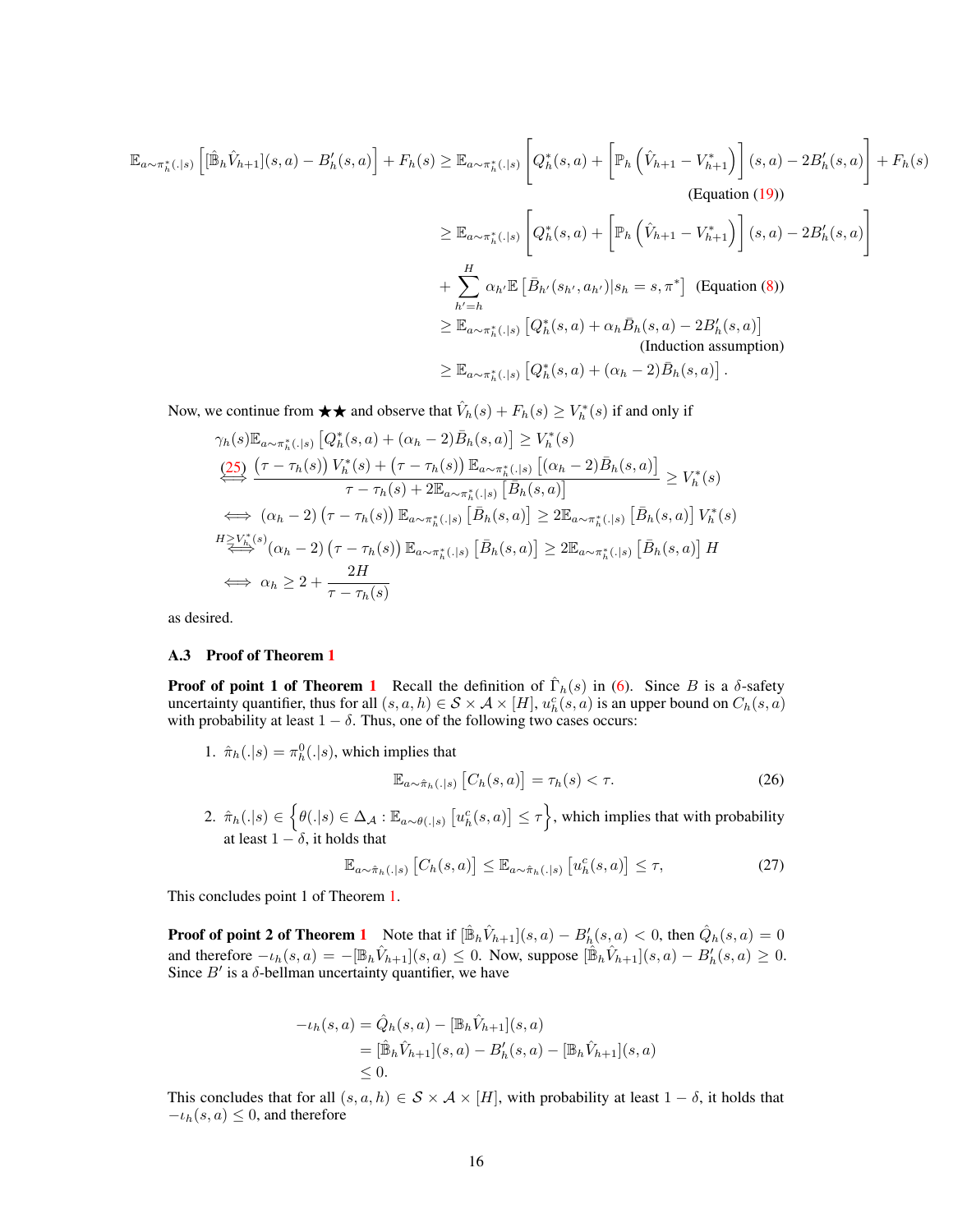<span id="page-16-2"></span>Term II = 
$$
\sum_{h=1}^{H} \mathbb{E}\left[-\iota_h(s_h, a_h)\middle| s_1 = s, \hat{\pi}\right] \leq 0.
$$
 (28)

Now, we are ready to use Lemma [2](#page-5-0) and [\(28\)](#page-16-2) to complete the proof of point 2 as follows

$$
V_h^*(s) - \hat{V}_h(s) \le F_1(s) = \max \left\{ \sum_{h=1}^H \alpha_h \mathbb{E} \left[ \bar{B}_h(s_h, a_h) | s_1 = s, \pi^* \right], \sum_{h=1}^H \alpha_h \mathbb{E} \left[ \bar{B}_h(s_h, a_h) | s_1 = s, \pi^0 \right] \right\},\tag{29}
$$

as desired.

### <span id="page-16-0"></span>B Analysis of Safe-DPVI: Linear MDP

In this section, we prove the technical statements in Section [3.](#page-6-2)

#### <span id="page-16-1"></span>B.1 Proof of Lemma [4](#page-7-5)

In order to bound the minimum eigenvalue of the Gram matrix  $\Lambda_h$ , we use the Matrix Chernoff Inequality [\(Tropp,](#page-11-19) [2015,](#page-11-19) Thm. 5.1.1).

<span id="page-16-3"></span>**Theorem 3** (Matrix Chernoff Inequality, [Tropp](#page-11-19) [\(2015\)](#page-11-19)). *Consider a finite sequence*  $\{X_k\}$  *of inde*pendent, random, symmetric matrices in  $\R^{d\times d}.$  Assume that  $\lambda_{\min}(\mathbf{X}_k)\geq 0$  and  $\lambda_{\max}(\mathbf{X}_k)\leq L$  for each index k. Introduce the random matrix  $Y = \sum_k X_k$ . Let  $\mu_{min}$  denote the minimum eigenvalue *of the expectation* E[Y]*,*

<span id="page-16-4"></span>
$$
\mu_{\min} = \lambda_{\min} \left( \mathbb{E}[\mathbf{Y}] \right) = \lambda_{\min} \left( \sum_{k} E[\mathbf{X}_{k}] \right).
$$

*Then, for any*  $\epsilon \in (0, 1)$ *, it holds,* 

$$
\mathbb{P}\left(\lambda_{\min}(\mathbf{Y}) \leq \epsilon \mu_{\min}\right) \leq d \cdot \exp\left(-(1-\epsilon)^2 \frac{\mu_{\min}}{2L}\right).
$$

**Completing the Proof of Lemma [4.](#page-7-5)** Let  $X_k = \phi(s_h^k, a_h^k) \phi(s_h^k, a_h^k)^\top$ , such that each  $X_k$  is a symmetric matrix with  $\lambda_{\min}(\mathbf{X}_k) \ge 0$  and  $\lambda_{\max}(\mathbf{X}_k) \le 1$  (see Assumption [3\)](#page-7-2). In this notation,  $\Lambda_h = \lambda I + \sum_{k=1}^K \mathbf{X}_k$ . In order to apply Theorem [3,](#page-16-3) we compute

$$
\mu_{\min} := \lambda_{\min} \left( \sum_{k=1}^K \mathbb{E}[\mathbf{X}_k] \right) = \lambda_{\min} \left( \sum_{k=1}^K \mathbb{E}[\phi(s_h^k, a_h^k) \phi(s_h^k, a_h^k)^\top] \right) = \lambda_{\min} \left( K \Sigma_h \right) \geq \bar{c} K,
$$

where the last inequity follows from Assumption [4.](#page-7-3) Thus, the theorem implies the following for any  $\epsilon \in [0, 1)$ :

$$
\mathbb{P}\left[\lambda_{\min}\left(\sum_{k=1}^{K} \mathbf{X}_{k}\right) \leq \epsilon \bar{c} K\right] \leq d \cdot \exp\left(-(1-\epsilon)^{2} \frac{\bar{c} K}{2}\right). \tag{30}
$$

To complete the proof of the lemma, simply choose  $\epsilon = 0.5$  (say) and  $K \ge \frac{8}{\epsilon} \log(\frac{dH}{\delta})$  in [\(30\)](#page-16-4). This gives  $\mathbb{P}\left(\lambda_{\min}(\Lambda_h) \geq \lambda + \frac{\bar{c}K}{2}, \forall h \in [H]\right) \geq 1 - \delta$ , as desired.

### B.2 Proof of Theorem [2](#page-7-0)

A direct conclusion of Lemma [4,](#page-7-5) Assumption [3](#page-7-2) and Lemma [4](#page-7-5) imply that for all  $(s, a, h) \in S \times A \times [H]$ with probability at least  $1 - \delta$ , it holds that

$$
\left\|\phi(s,a)\right\|_{\Lambda_h^{-1}} \le \left\|\phi(s,a)\right\|_2 \sqrt{\lambda_{\max}\left(\Lambda_h^{-1}\right)} = \left\|\phi(s,a)\right\|_2 \sqrt{\frac{1}{\lambda_{\min}\left(\Lambda_h\right)}} \le \sqrt{\frac{2}{2\lambda + \bar{c}K}},\tag{31}
$$